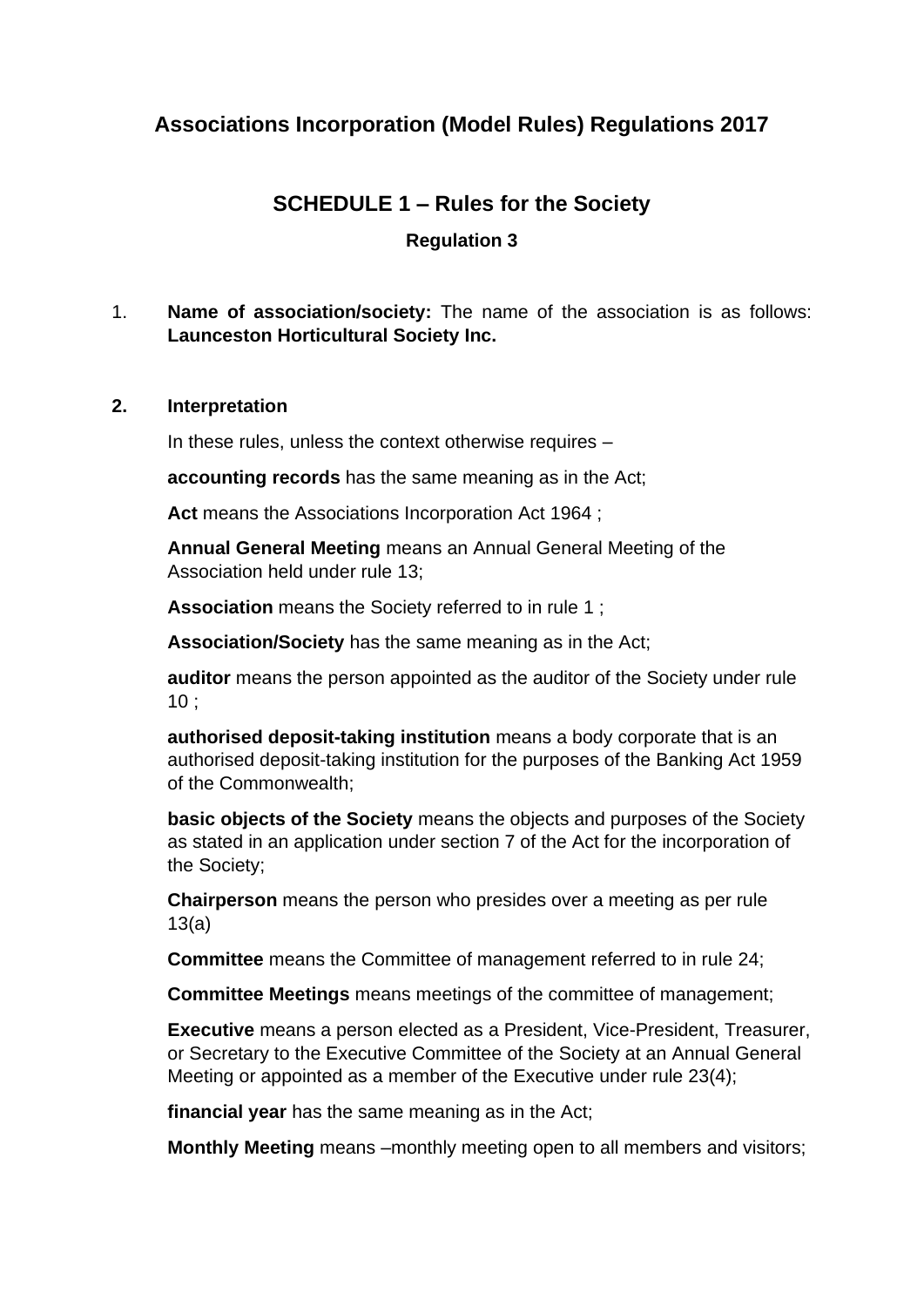**ordinary business of an Annual General Meeting** means the business specified in rule 13(5);

**ordinary committee member** means a member of the Committee other than an officer of the Society;

**public officer** means the person who is, under section 14 of the Act, the public officer of the Society;

**Special General Meeting** means a Special General Meeting of the Society convened under rule 14;

**special resolution** has the same meaning as in the Act.

**Section** means a sub-group of the Society, comprised of members of the Society, which has a specialist interest in an aspect of horticulture.

**Society** means the Association, as per the Incorporation Regulations, 2017.

**Writing** means "including references to printing, photography and/or other modes of representing or reproducing words in a visible form".

### **3. Society's office**

The office of the Society is to be at the following place or at any other place the Committee determines: The office of the Society will be at the personal address of the Public Officer.

# **4. Objects and purposes of Society**

The objects and purposes of the Society consist of the following;

(1)

- (a) to promote, stimulate, expand and foster interest in horticulture in all aspects and to encourage improvements in the methods and products thereof;
- (b) to effect this purpose by establishing a library and promoting and conducting exhibitions and meetings; donating and allocating certificates, awards, trophies and prizes and by any other means determined by the Society from time to time;
- (c) to co-operate and affiliate with other approved bodies having similar ideals for the interchange of horticultural knowledge, and to promote a fellowship among garden lovers;
- (d) to offer growers the opportunity to exhibit flowers, produce, floral art and/or other horticultural displays at regular Shows run by the Society;
- (e) to support community horticultural ventures where possible;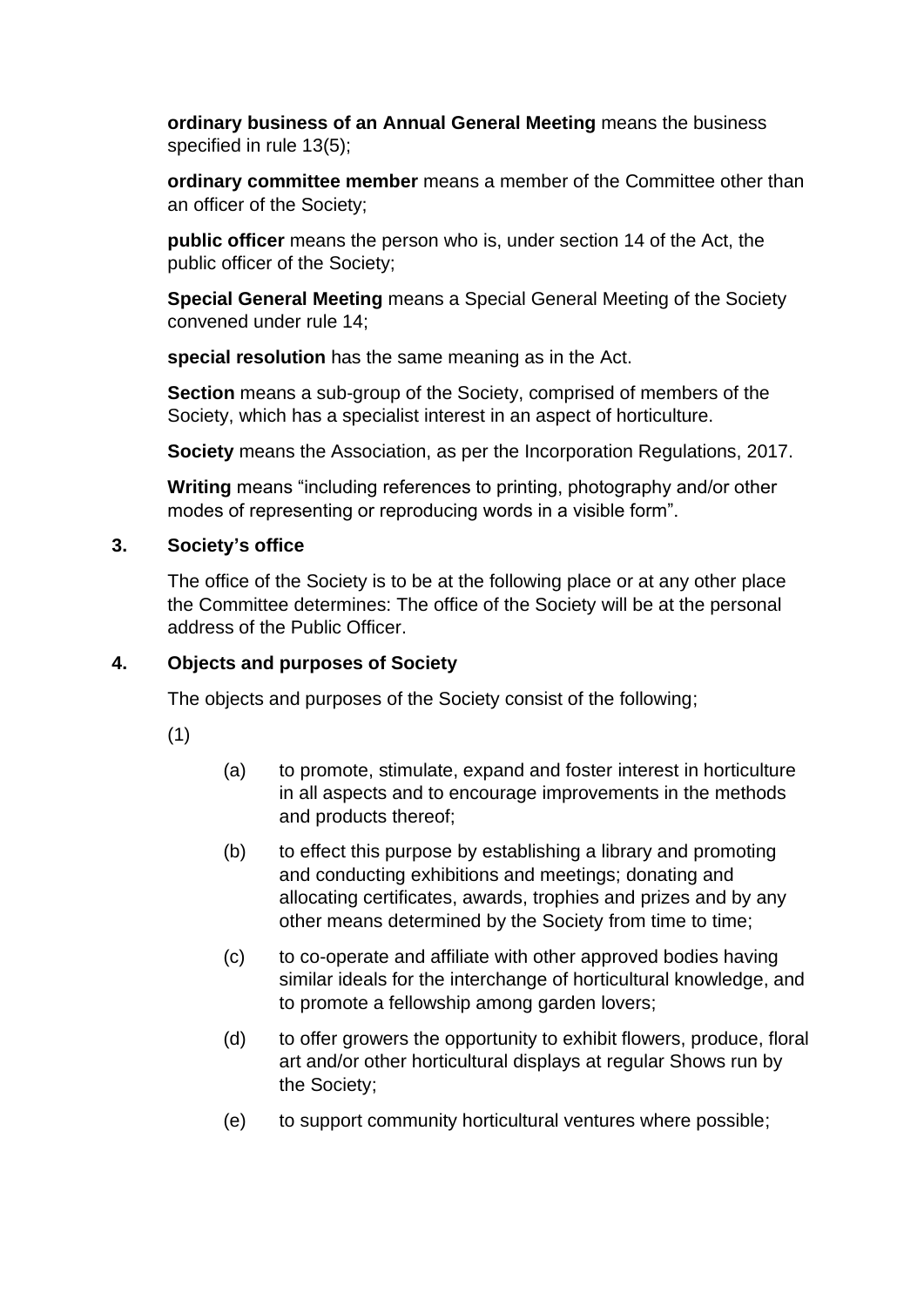- (f) to communicate information and advice regularly to members and the wider community by mail, email, and other electronic communication;
- (g) to provide speakers and judges, upon request, from other organisations with and/or other horticultural organisations;
- (h) the purchase, taking on lease or in exchange, hire or other acquisition of any real or personal property necessary or convenient for any of the objects or purposes of the Society;
- (i) the purchase, sale or supply of, or other dealing in, goods of all kinds;
- (j) the acceptance of a gift for any of the objects or purposes of the Society;
- (k) taking steps the Committee, or the members of the Society at a Monthly Meeting, determine expedient for the purpose of procuring contributions to the funds of the Society;
- (l) the printing or publication of any newspaper, periodical, book, leaflet or other document the Committee, or the members of the Society at a Monthly Meeting, determine desirable for the promotion of any of the objects or purposes of the Society;
- (m) making a gift, subscription or donation to any of the funds, authorities or institutions to which section 78A of the Income Tax Assessment Act 1936 of the Commonwealth relates;
- (n) establish and support, or aid in the establishment or support, of any other sub-group formed for any of the basic objects of the Society;
- (o) purchase, or acquire, all or part of the property, assets, liabilities or engagements of any association with which the Society is amalgamated in accordance with the provisions of the Act and the rules of the Society;
- (p) subject to the provision of the Trustee Act 1898, the investment, in any manner the Committee determines, of any money of the Society not immediately required for any of the objects or purposes of the Society; and
- (q) doing any lawful thing incidental or conducive to the attainment of the objects or purposes of the Society.
- (2) The assets and income of the Society will be applied solely to furthering the abovementioned objectives and no portion will be distributed directly or indirectly to the members of the Society except as bona fide compensation for services rendered and/or expenses incurred on behalf of the Society.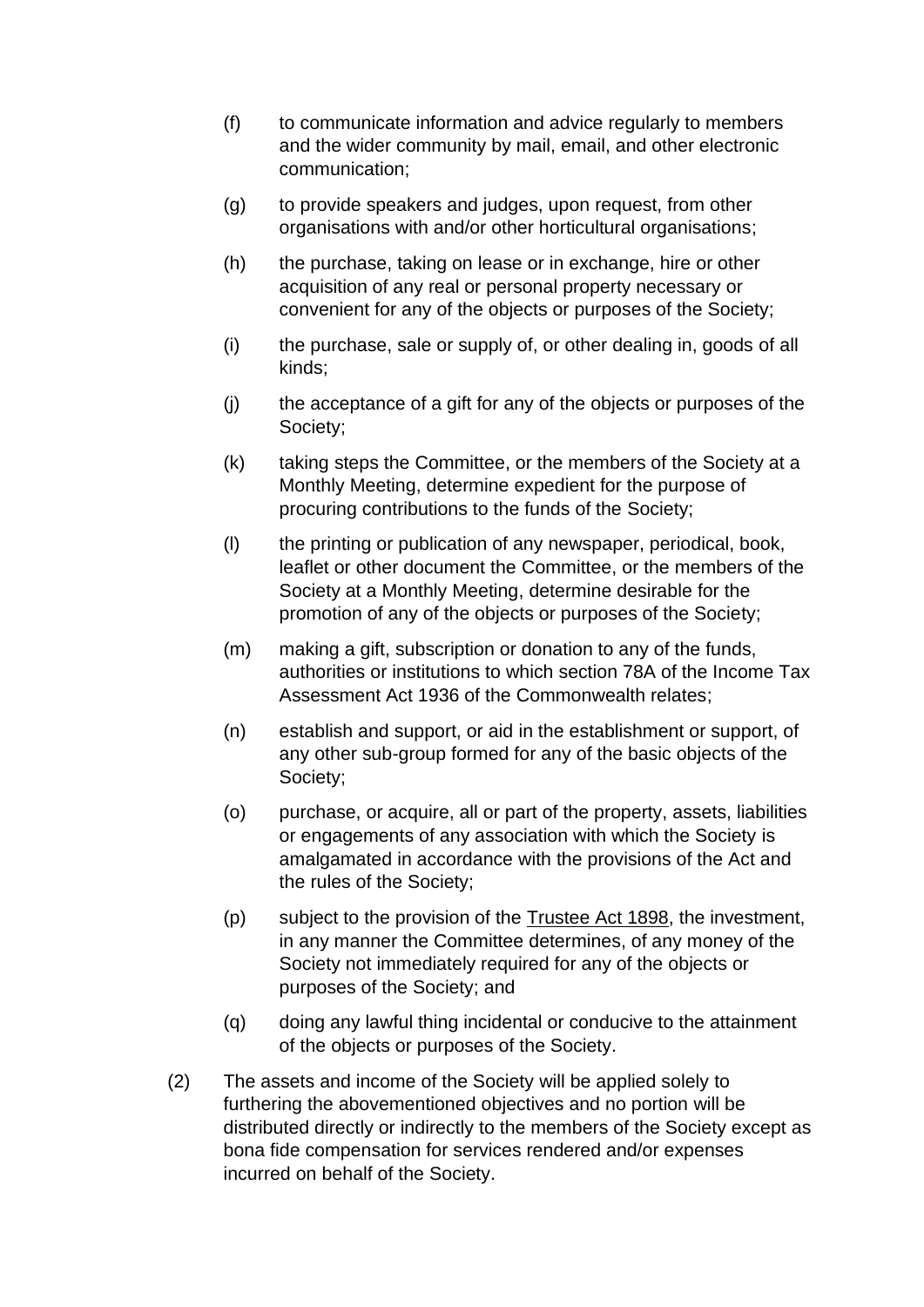# **5. Membership of Society**

The Society will consist of honorary members, life members, family members and ordinary members. The number of members will not be limited.

- (1) A person can complete a Membership application form to be a member of the Society on payment of the annual subscription specified in rule 34.
- (2) Where two people reside in a relationship of husband/wife, or partners, or parent/child, they may be admitted to membership as Family **Members**
- (3) A member of the Society may resign by providing a written notice of resignation to the Public Officer.
- (4) On receipt of a notice from a member of the Society under sub-rule (5), the Public Officer is to remove the name of the member from the register of members.
- (5) A person
	- (a) becomes a member of the Society when his or her name is entered in the register of members; and
	- (b) ceases to be a member of the Society when his or her name is removed from the register of members under sub-rule (6) or rule 34(4).
- (6) The Public Officer is to maintain, or establish and maintain, a register of members containing –
	- (a) the name of each member of the Society and the date on which he or she became a member; and
	- (b) the member's postal or residential address or address of business or employment; and
	- (c) an email address, if any, that the member has nominated as the email address to which notices from the Society may be sent; and
	- (d) the name of each person who has ceased to be a member of the Society and the date on which the person ceased to be a member of the Society.
- (7) The Committee has power to recommend the appointment of any member who has rendered meritorious and continuous service to the Society as an Life member of the Society. Life members will not be obliged to pay the annual membership fee. They may vote at the Annual General Meeting and/or any Special General meeting.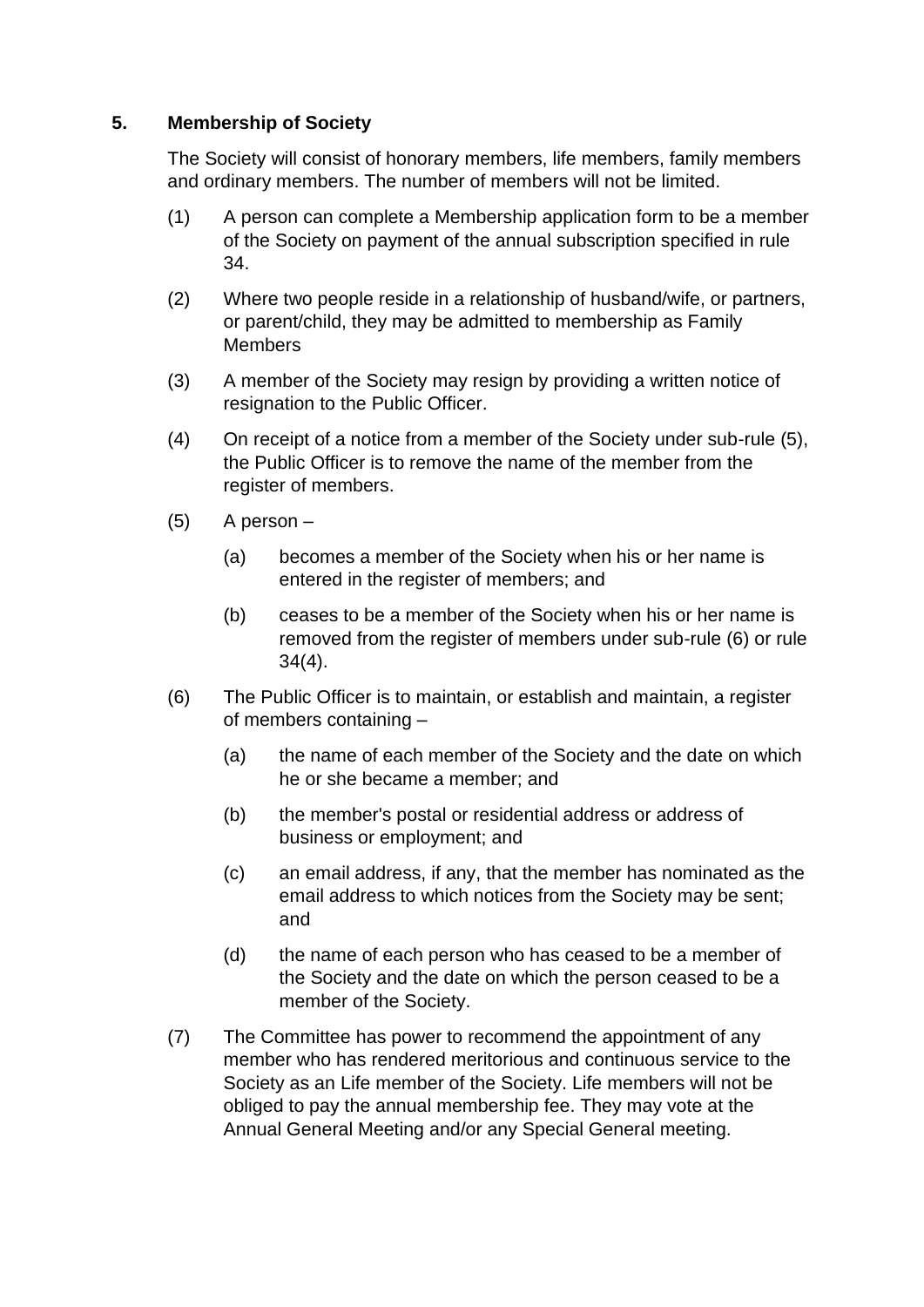### **6. Privileges of Members**

- (1) Following payment of an annual subscription a member will be entitled to:
	- (a) a member's ticket for that year.
	- (b) admission free of charge to any exhibition held by the Society unless that exhibition is held as part of a larger exhibition managed by another organisation and that organisation imposes a charge for entry to that exhibition.
	- (c) stage as many exhibits as he or she desires at any exhibition held by the Society including any exhibition held as part of a larger exhibition managed by another organisation in that subscription year without fee or charge and may use the Society's property for that purpose.

# **7. Liability of members**

- (1) Any right, privilege or obligation of a person as a member of the Society –
	- (a) is not capable of being transferred to another person; and
	- (b) terminates when the person ceases to be a member of the Society.
- (2) If the Society is wound up, each person who was, immediately before the Society is wound up, a member or Life Member of the Society, then each person who was a member or Life Member of the Society within the period of twelve (12) months immediately preceding the commencement of the winding-up, is liable to contribute –
	- (a) to the assets of the Society for payment of the liabilities of the Association; and
	- (b) for the costs, charges and expenses of the winding-up; and
	- (c) for the adjustment of the rights of the contributors among themselves.
- (3) Any liability under sub-rule (2) is not to exceed the amount equivalent to the amount of annual membership subscription fees.
- (4) Despite sub-rule (2), a former member of the Society is not liable to contribute under that sub-rule in respect of any liability of the Society incurred after he or she ceased to be a member.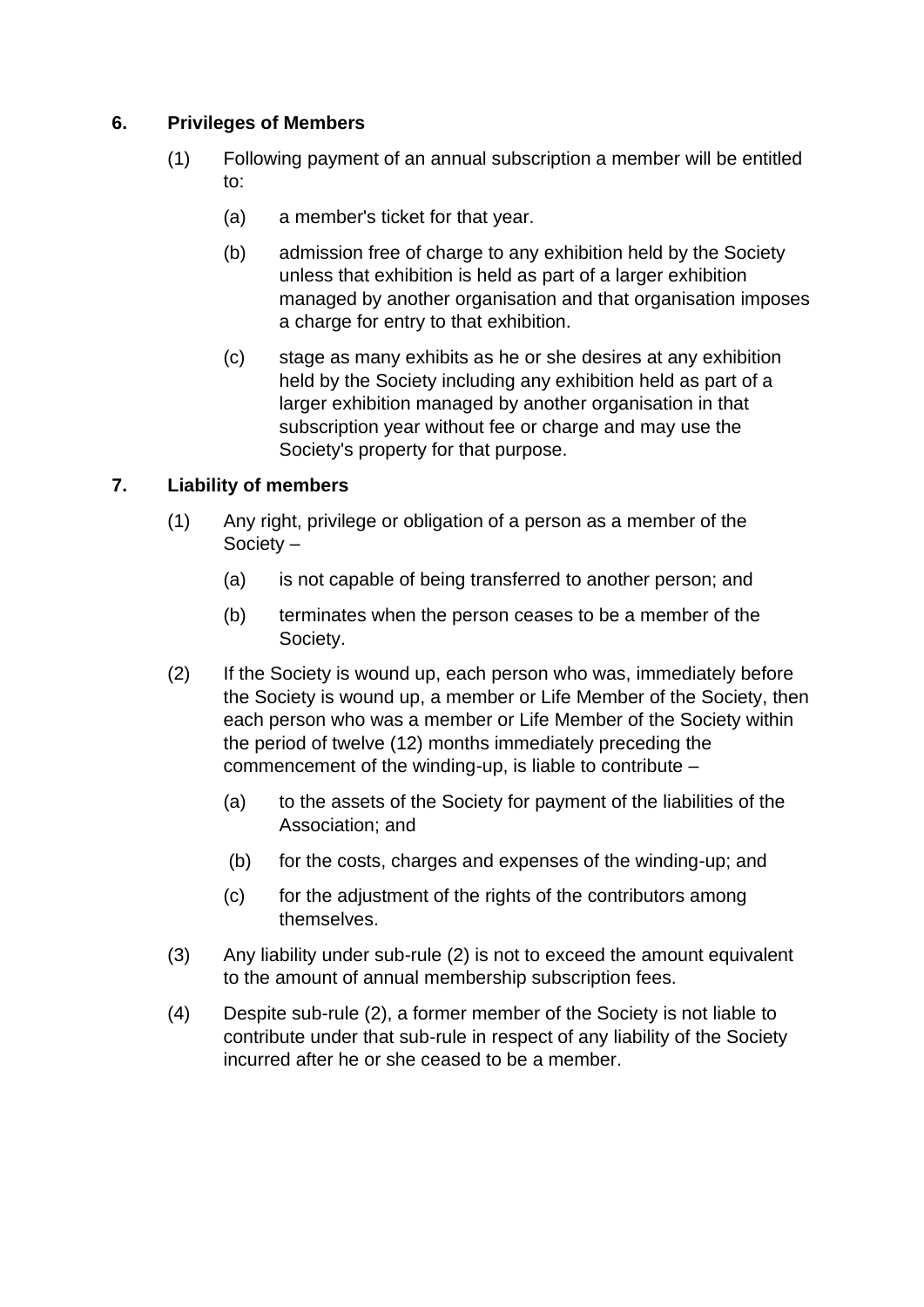### **8. Income and property of Society**

- (1) The income and property of the Society is to be applied solely towards the promotion of the objects and purposes of the Society.
- (2) No portion of the income or property of the Society is to be paid or transferred to any member of the Society unless the payment or transfer is made in accordance with rule 8(3).
- (3) The Society may
	- (a) pay a person or member of the Society  $-$ 
		- (i) remuneration in return for services rendered to the Society, or for goods supplied to the Society, in the ordinary course of business of the person or member; or
		- (ii) remuneration that constitutes a reimbursement for out-ofpocket expenses incurred by the person or member for any of the objects or purposes of the Society; or
		- (iii) interest at a rate not exceeding standard bank interest on money lent to the Society by the person or member; or
		- (iv) a reasonable amount by way of rent for premises, or a part of premises, let to the Society by the person or member; and
	- (b) pay a member of the Committee remuneration in return for carrying out the functions of a member of the Committee; and
	- (c) pay a member of a Section or Sub-Committee remuneration in return for carrying out the functions of a member of the Section and/or subcommittee; and
	- (d) if so requested by or on behalf of any other association, organisation or body, appoint or nominate a member of the Society to an office in that other association, organisation or body.
- (4) Despite sub-rule (3)(a), (b) and (c), the Society is not to pay a person any amount under that subrule unless the Society or the Committee has first approved that payment.
- (5) Despite sub-rule (3) (d), the Society is not to appoint or nominate a member of the Society under that sub-rule to an office in respect of which remuneration is payable unless the Committee has first approved:
	- (a) that appointment or nomination; and
	- (b) the receipt of that remuneration by that member.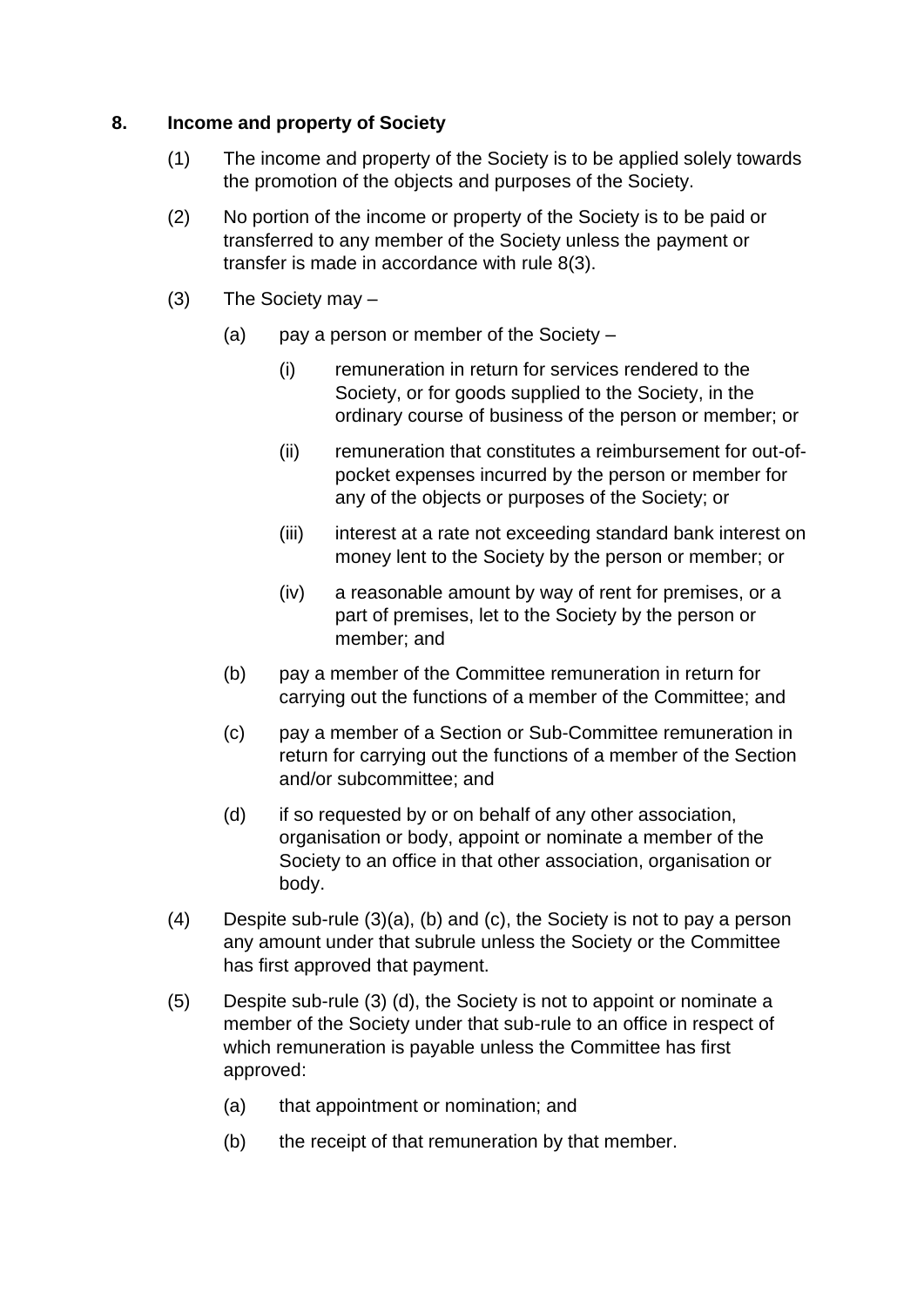# **9. Accounts of receipts and expenditure**

- (1) True accounts are to be kept of the following:
	- (a) each receipt or payment of money by the Society and the matter in respect of which the money was received or paid;
	- (b) each financial asset or liability of the Society.
- (2) The accounts are to be open to inspection by the members of the Society at any reasonable time, and in any reasonable manner determined by the Committee.
- (3) The Treasurer of the Society is to keep all accounting books, and general records and records of receipts and payments, connected with the business of the Society in the form and manner the Committee determines.
- (4) The accounts, books and records are to be kept at the Society's office or at any other place the Committee determines.

### **10. Banking and finance**

- (1) On behalf of the Society, the Treasurer of the Society is to  $-$ 
	- (a) receive any money paid to the Society; and
	- (b) immediately after receiving the money, issue an official receipt in respect of the money; and
	- (c) cause the money to be paid into the account opened under subrule (2) as soon as practicable after it is received.
- (2) The Committee is to open with an authorised deposit-taking institution an account in the name of the Society.
- (3) The Committee may
	- (a) receive from an authorised deposit-taking institution a cheque drawn by the Society on any of the Society's accounts with the authorised deposit-taking institution; and
	- (b) release or indemnify the authorised deposit-taking institution from or against any claim, or action or other proceeding, arising directly or indirectly out of the drawing of that cheque.
- (4) Except with the authority of the Committee, a payment of an amount exceeding \$50 is not to be made from the funds of the Society other than –
	- (a) by cheque drawn on the Society's account; or
	- (b) by the electronic transfer of funds from the Society's account to another account at an authorised deposit-taking institution.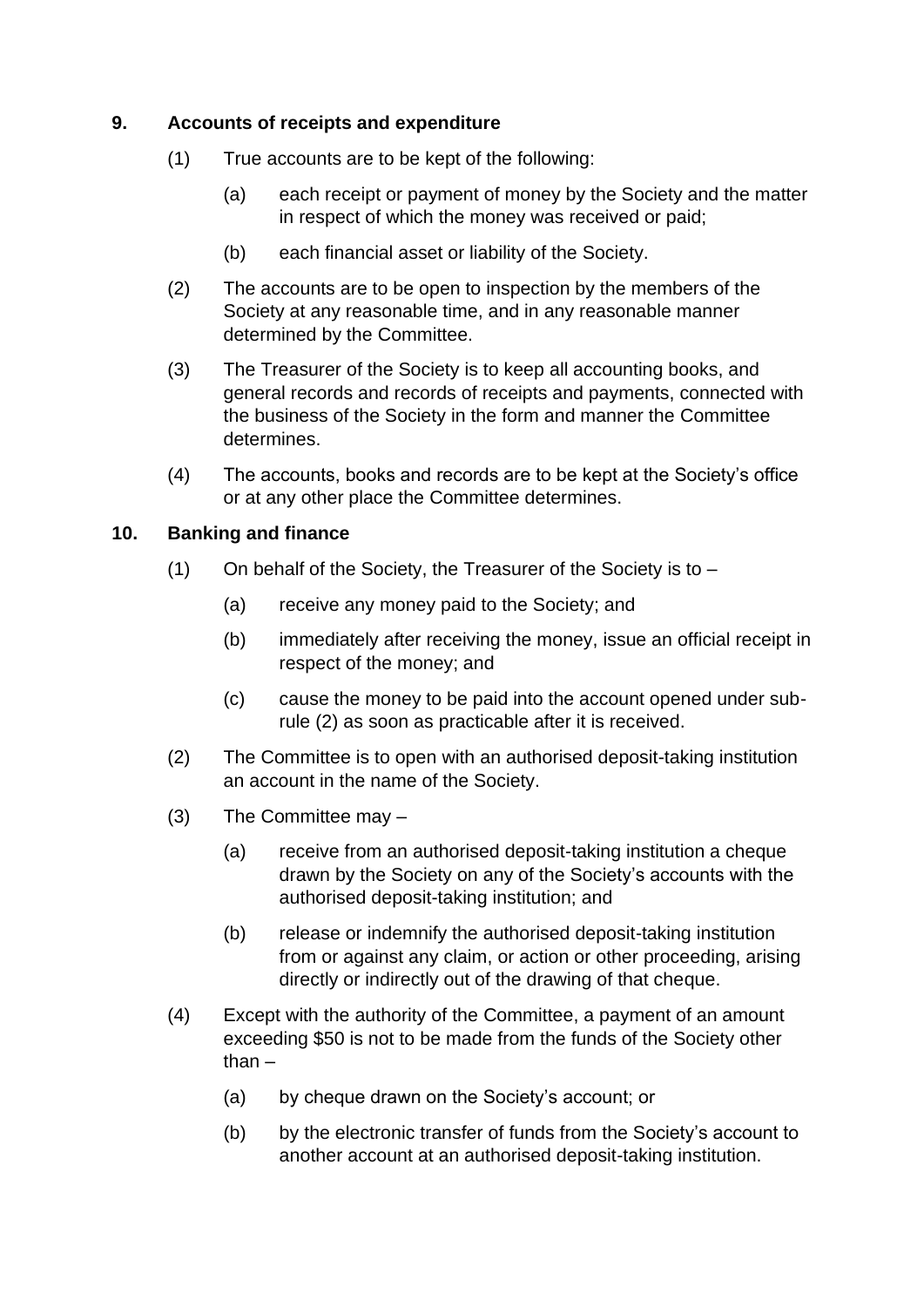- (5) The Committee may provide the Treasurer of the Society with an amount of money to meet urgent expenditure, subject to any conditions the Committee may impose in relation to the expenditure.
- (6) A cheque is not to be drawn on the Society's account, and an amount is not to be electronically transferred from the Society's account to another account at an authorised deposit-taking institution, except for the purpose of making a payment that has been authorised by the Committee.
- (7) A cheque, draft, bill of exchange, promissory note or other negotiable instrument is to be signed by any two of the Treasurer of the Society, and/or the President of the Society and/or the Secretary of the Society.
- (8) An electronic transfer of an amount from the Society's account to another account at an authorised deposit-taking institution –
	- (a) may only be authorised by the Treasurer, or in the Treasurer's absence, by the President and/or the Secretary

# **11. Auditor**

(1) Official accounts will be maintained and will be reported on at each of the Committee's meetings and at the Annual General Meeting. In accordance with the Associations Incorporation Act 1964 Section 24 (1C) an Audit is not required unless revenue exceeds \$250,000 for the financial year.

# **12. Exemptions under the Act**

(1) For any financial year that the Society is exempt from the requirement to provide an annual return by virtue of section 24(1B) of the Act, the Public Officer must provide, as part of the ordinary business of the Annual General Meeting for that financial year, a copy of the annual financial report given under the Australian Charities and Not-for-profits Commission Act 2012 of the Commonwealth in respect of that financial year.

# **13. Annual General Meeting**

- (1) The Society is to hold an Annual General Meeting each year.
- (2) An Annual General Meeting is to be held on any day (being not later than 3 months after the end of the financial year of the Society – which is 31 December) the Committee determines.
- (3) An Annual General Meeting is to be in addition to any other Meeting that may be held in the same year.
- (4) The notice convening an Annual General Meeting is to specify the purpose of the meeting.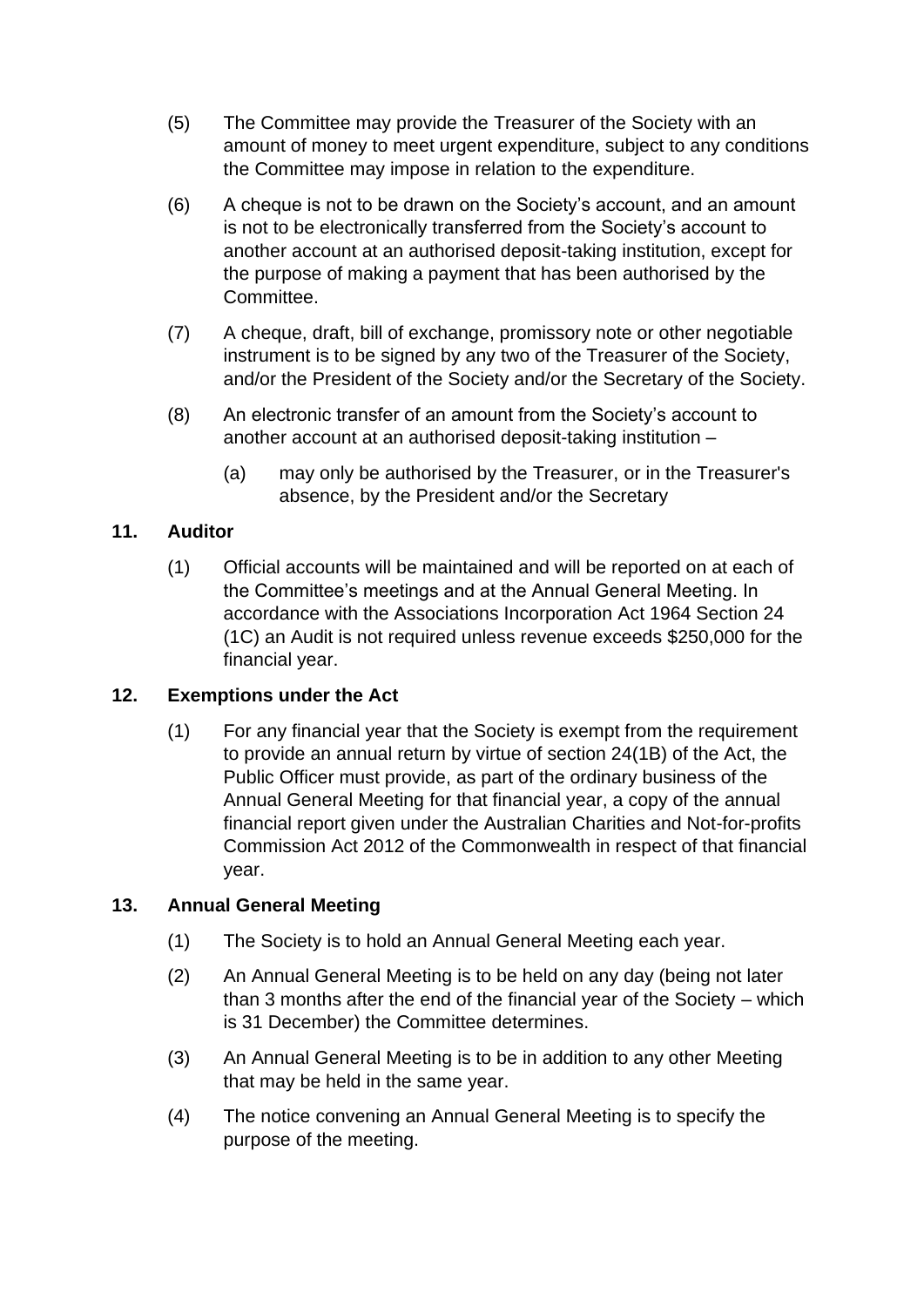- (5) The ordinary business of an Annual General Meeting is to be as follows:
	- (a) to confirm the Minutes of the last preceding Annual General Meeting and of any Meeting held since that meeting;
	- (b) to elect the Executive Committee of the Society and the ordinary committee members;
	- (c) to receive Reports from the President, Treasurer and each Sub-Committee and/or Section.
- (6) An Annual General Meeting may transact business of which notice is given.
- (7) A quorum for an Annual General Meeting is fifteen (15) members of the Society entitled to vote.
- (8) If a quorum is not present within thirty (30) minutes after the time appointed for the commencement of an Annual General Meeting, the meeting –
	- (a) if convened on the requisition of members of the Society, is dissolved; or
	- (b) if convened by the Committee, is to be adjourned to the same day in the next week at the same time and –
		- (i) at the same place; or
		- $(ii)$  at any other place specified by the chairperson  $-$ 
			- (a) at the time of the adjournment; or
			- (b) by notice in a manner determined by the chairperson.
- (9) The Chairperson is to be
	- (a) the President; or
	- (b) in the absence of the President, the Vice-President; or
	- (c) in the absence of the President and the Vice-President, a member of the Committee elected to preside as chairperson by the members of the Committee present at the meeting.
- (10) Minutes of proceedings of an Annual General Meeting are to be kept, in the minute book of the Society, by the Public Officer or, in the absence from the meeting of the Public Officer, by an officer of the Society who is nominated by the chairperson of the meeting.

# **14. Special General Meetings**

(1) The Committee may convene a Special General Meeting of the Society at any time.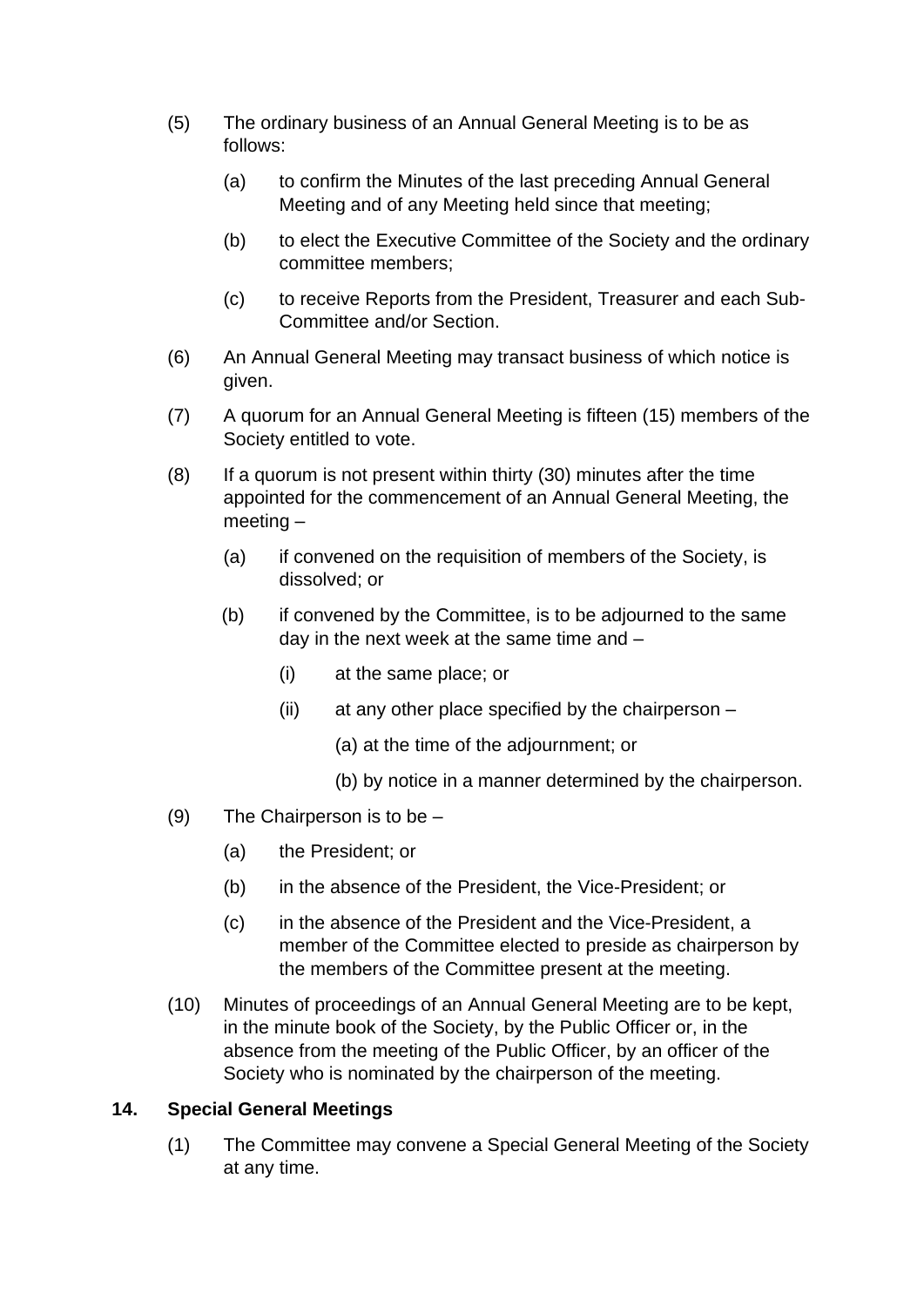- (2) The Committee, on the requisition in writing of at least five (5) members of the Society, is to convene a Special General Meeting of the Society.
- (3) A request for a Special General Meeting
	- (a) is to state the objects of the meeting; and
	- (b) be signed by each of the requisitionists; and
	- (c) be deposited at the address of the Public Officer; and
	- (d) may consist of several documents, each signed by one or more of the requisitionists.
- (4) At least 14 days prior to the meeting the Committee will email notice of the Special General Meeting, including the objective/s and the requisitionists, to the nominated email address of each Society member.
- (5) If the Committee does not cause a Special General Meeting to be held within 21 days after the day on which a requisition is deposited at the address of the Public Officer, any one or more of the requisitionists may convene the meeting within one (1) month after the day on which the request is deposited at the office of the Society (the address of the Public Officer).
- (6) A Special General Meeting convened by requisitionists is to be convened in the same manner, as nearly as practicable, as the manner in which a Special General Meeting would be convened by the **Committee.**
- (7) At least 14 days prior to the meeting the requisitionists will place a public notice in the local newspaper that provides details about the Special General Meeting, including the objective/s and the requisitionists
- (8) All reasonable expenses incurred by requisitionists in convening a Special General Meeting are to be refunded by the Society.
- (9) The Chairperson is to be
	- (a) the President; or
	- (b) in the absence of the President, the Vice-President; or
	- (c) in the absence of the President and the Vice-President, a member of the Committee elected to preside as chairperson by the members of the Committee present at the meeting.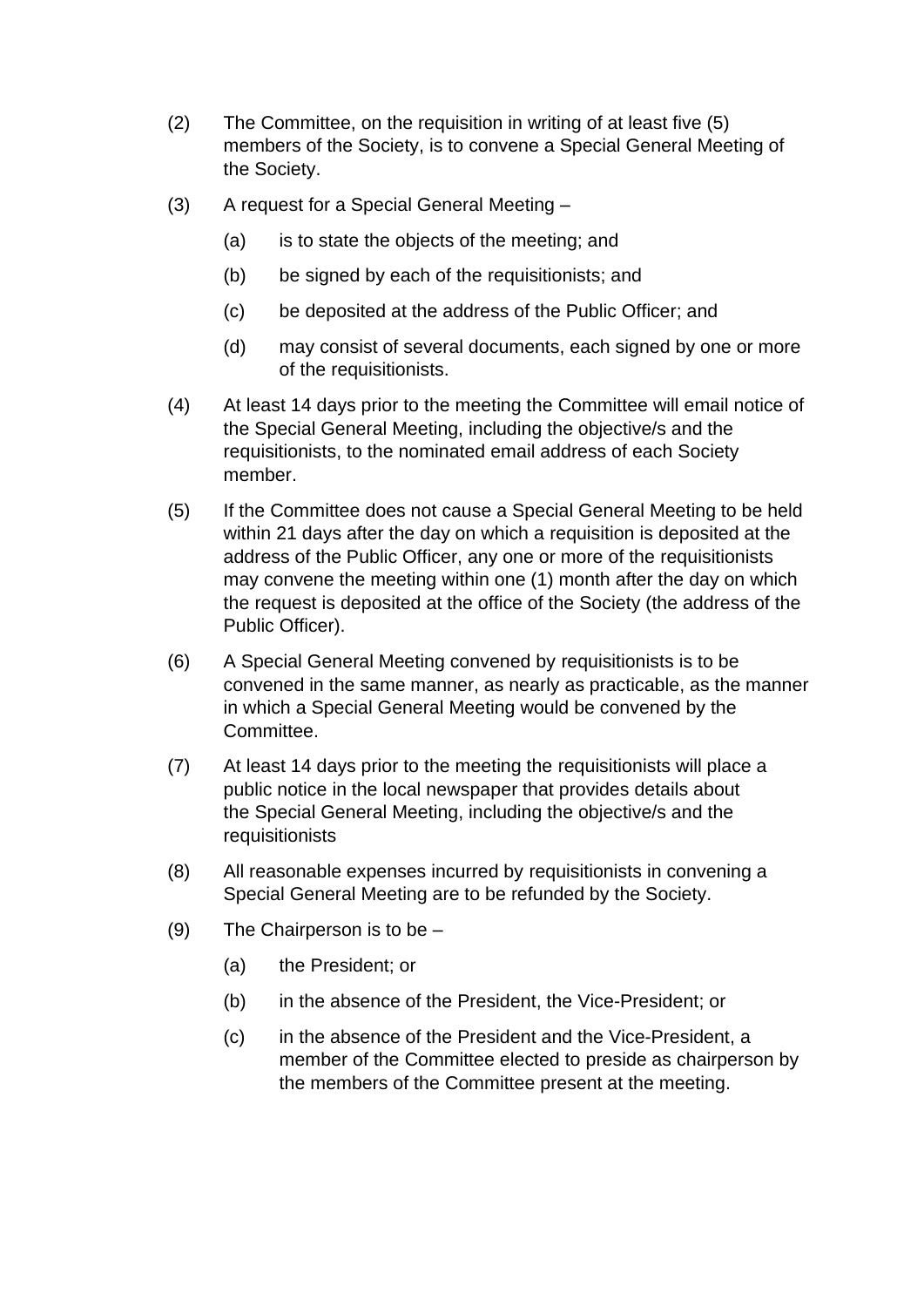### **15. Business and quorum at Special General Meetings**

- (1) Business is not to be transacted at a Special General Meeting unless a quorum of members of the Society, entitled to vote, is present at the time when the meeting considers that business.
- (2) A quorum for the transaction of the business of a Special General Meeting is thirty (30) members of the Society.
- (3) If a quorum is not present within thirty (30) minutes after the time appointed for the commencement of a Special General Meeting, the meeting is to be adjourned to:
	- (i) the same day in the next week at the same time and place; or
	- (ii) at any other place specified by the chairperson
		- (a) at the time of the adjournment; or
		- (b) by notice in a manner determined by the chairperson.
- (5) If at an adjourned Special General Meeting a quorum is not present within thirty (30) minutes after the time appointed for the commencement of the meeting, the meeting is dissolved.

#### **16. Monthly Meetings**

- (1) Monthly Meetings may include guest speakers, several competitions, a trade table, and a raffle, and are open to members and visitors.
- (2) At least 5 days before the day on which a Monthly Meeting of the Society is to be held, the Secretary is to publish a notice specifying –
	- (a) the place, day and time at which the meeting is to be held; and
	- (b) the nature of the business that is to be transacted at the meeting.
- (3) A notice is published for the purposes of sub-rule (1) if the notice:
	- (a) appears on the official website of the Society, or at an electronic address of the Society; or
	- (b) is sent to each member of the Society at an email address that the member has nominated as the email address to which notices from the Society may be sent.

#### **17. Chairperson at Monthly Meetings**

At each Monthly Meeting of the Society, the chairperson is to be –

- (a) the President; or
- (b) in the absence of the President, the Vice-President; or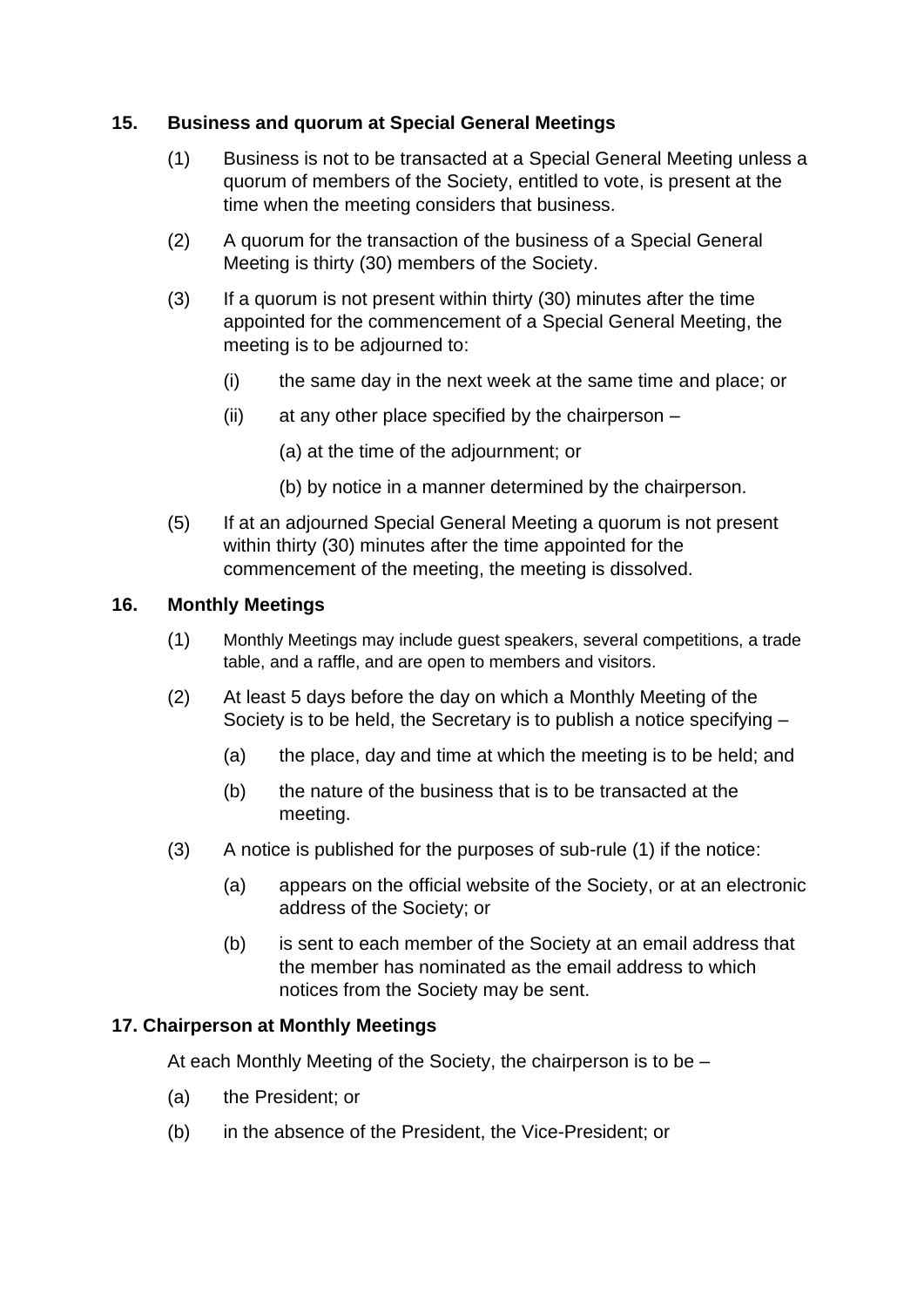(c) in the absence of the President and the Vice-President, a member of the Society elected to preside as chairperson by the members of the Society present and entitled to vote at the Monthly Meeting.

# **18. Determination of questions arising at Monthly Meetings**

- (1) A question arising at a Monthly Meeting of the Society is to be determined on a show of hands.
- (2) A declaration by the Chairperson that a resolution has, on a show of hands, been lost or carried, or been carried unanimously or carried by a particular majority, is evidence of that fact unless a poll is demanded on or before that declaration.

### **19. Votes**

- (1) On any question arising at a Monthly Meeting of the Society, a member and/or Life Member of the Society (including the chairperson) has one vote only.
- (2) All votes are to be given personally.
- (3) Despite sub-rule (1), in the case of an equal number of votes, the Chairperson has a second or casting vote.

### **20. Taking of poll**

If at a Monthly Meeting a poll on any question is demanded –

- (a) the poll is to be taken at that meeting in the manner that the Chairperson determines; and
- (b) the result of the poll is taken to be the resolution of the meeting on that question.

# **21. When poll to be taken**

- (1) A poll that is demanded on the election of a Chairperson, or on a question of adjournment, is to be taken immediately.
- (2) A poll that is demanded on any other question is to be taken at any time before the close of the meeting as the chairperson determines.

# **22. Affairs of Society to be managed by a Committee**

- (1) The affairs of the Society are to be managed by a Committee of Management constituted as provided in rule 25.
- (2) The Committee
	- (a) is to control and manage the business and affairs of the Society; and
	- (b) may exercise all the powers and perform all the functions of the Society, other than those powers and functions that are required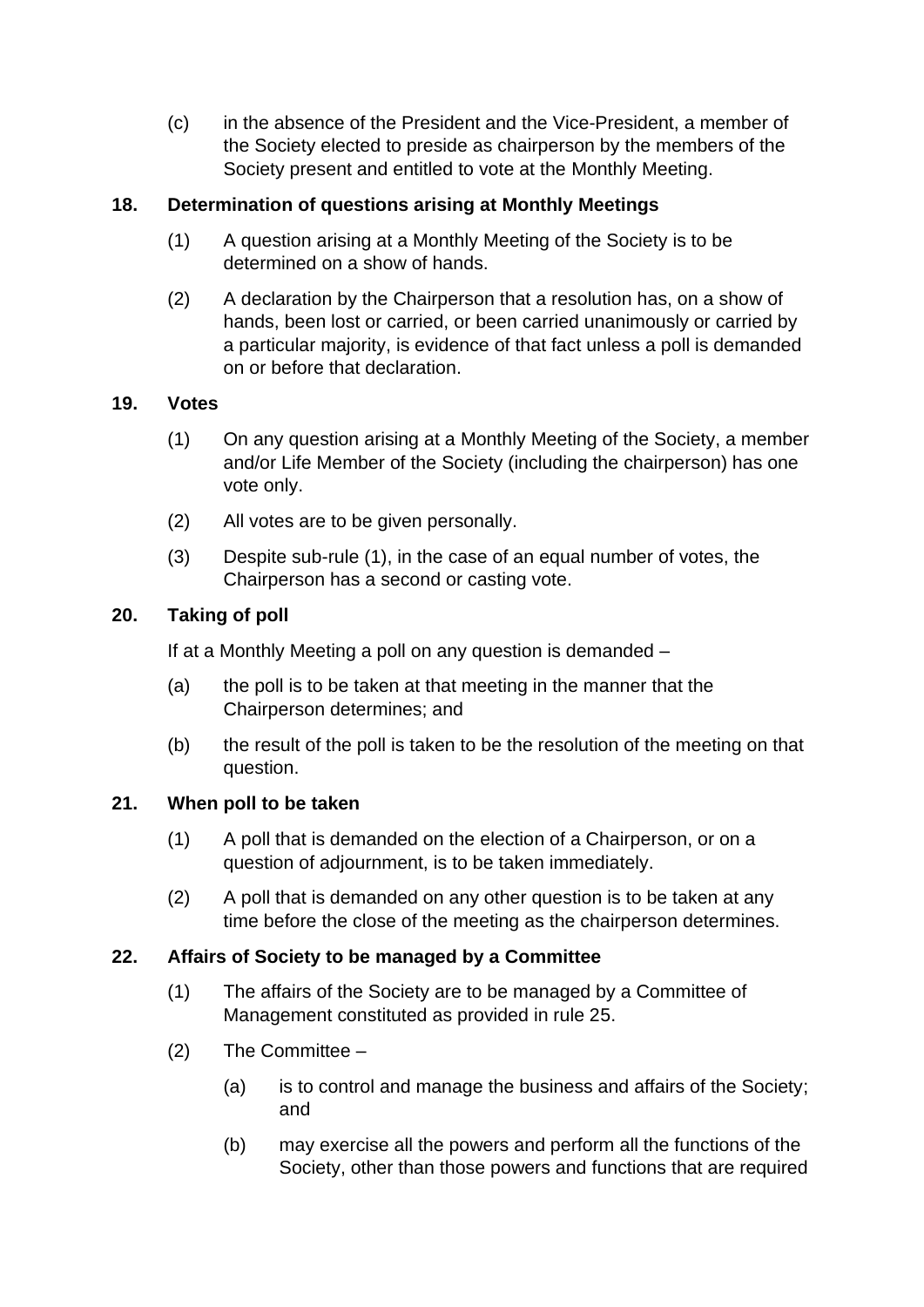by these rules to be exercised and performed by members of the Society at a Monthly Meeting; and

(c) has power to do anything that appears to the Committee to be essential for the proper management of the business and affairs of the Society.

# **22. Executive Committee of the Society**

- (1) The Executive is as follows:
	- (a) the President;
	- (b) one Vice-President;
	- (c) the Treasurer; and
	- (d) the Secretary.
- (2) Subject to sub-rule (5), the Executive is to be elected in accordance with rule 25.
- (3) The President of the Society is to hold office for a maximum of three (3) consecutive years. Other members of the Society may hold office until the end of the next Annual General Meeting, and after that time he or she may be re-nominated and re-elected.
- (4) If a casual vacancy in an office referred to in sub-rule (1) occurs, the Committee may appoint one of its members to fill the vacancy until the end of the next Annual General Meeting after the appointment.
- (5) If an office referred to in sub-rule (1) is not filled at an Annual General Meeting, there is taken to be a casual vacancy in the office.

# **24. Constitution of the Committee**

- (1) The Committee consists of
	- (a) the Executive;
	- (b) nine (9) other members as ordinary committee members, elected at the Annual General Meeting or appointed in accordance with this rule; and
	- (c) a representative of each of the Sections and/or Sub-Committees of the Society.
	- (d) immediate Past President
	- (e) Show Manager
	- (f) Show Secretary
- (2) An ordinary committee member of the Society may hold office until the end of the next Annual General Meeting, and after that time he or she may be re-nominated and re-elected.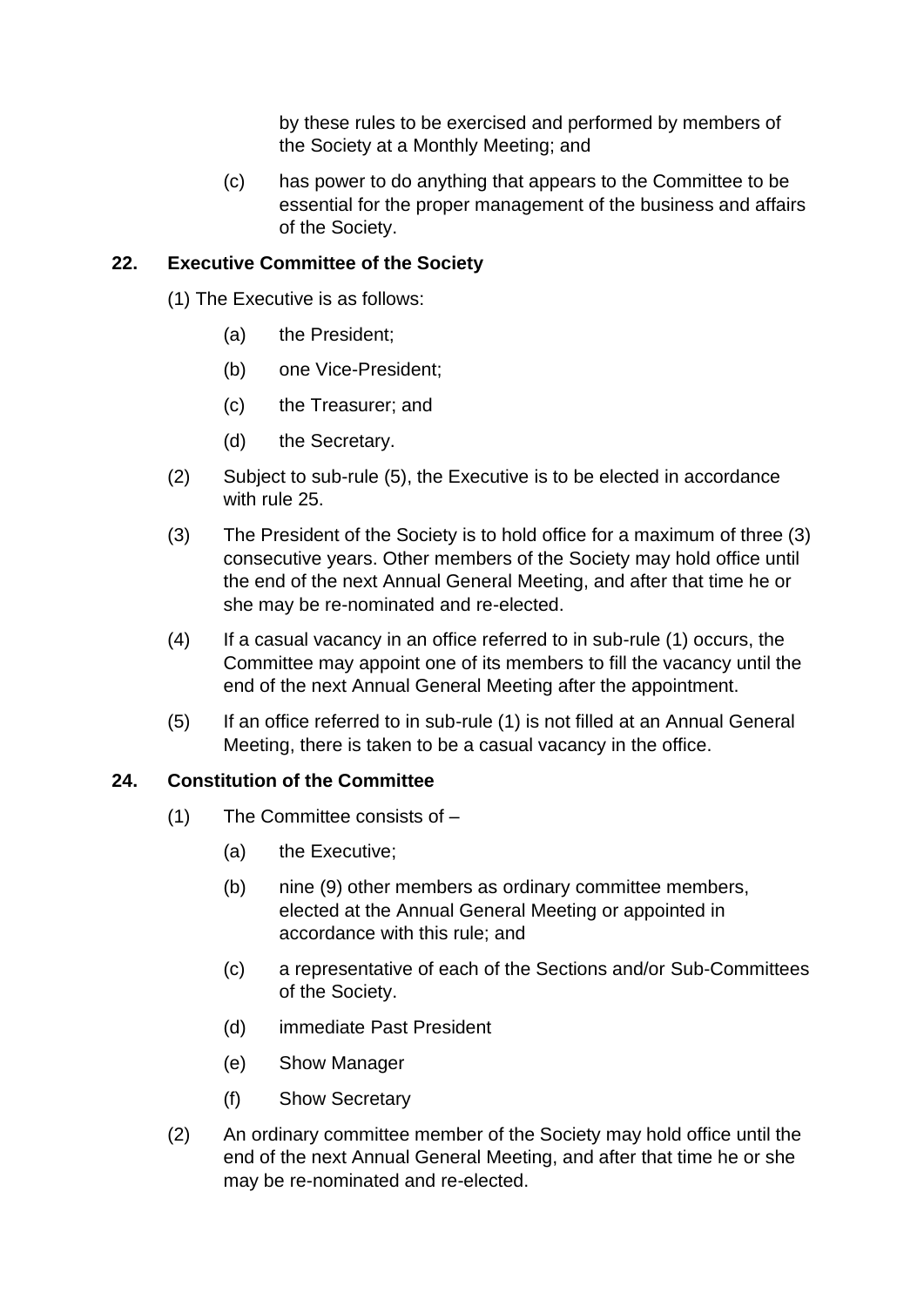- (3) If a casual vacancy occurs in the office of an ordinary committee member, the Committee may appoint a member of the Society to fill the vacancy until the end of the next Annual General Meeting after the appointment.
- (4) If an office of an ordinary committee member is not filled at an Annual General Meeting, there is taken to be a casual vacancy in the office.

### **25. Election of the Committee**

- (1) A nomination of a person for election as a member of the Executive, or as an ordinary Committee member, is to be –
	- (a) made in writing, signed by 2 members of the Society and accompanied by the written consent of the nominated person (which may be endorsed on the nomination); and
	- (b) delivered to the Public Officer at least 10 days before the day on which the Annual General Meeting is to be held.
- (2) If insufficient nominations are received to fill all vacancies on the Committee –
	- (a) the persons nominated are taken to be elected; and
	- (b) further nominations are to be received at the Annual General Meeting.
- (3) If the number of nominations received is equal to the number of vacancies on the Committee to be filled, the persons nominated are taken to be elected.
- (4) If the number of nominations received exceeds the number of vacancies on the Committee to be filled, a ballot is to be held.
- (5) If the number of further nominations received at the Annual General Meeting exceeds the number of remaining vacancies on the Committee to be filled, a ballot is to be held in relation to those further nominations.
- (6) The ballot for the election of members of the Executive and ordinary committee members is to be conducted at the Annual General Meeting in the manner determined by the Committee.

#### **26. Vacation of office**

- (1) For the purpose of these rules, the office of a member of the Executive of the Society, or of an ordinary committee member, becomes casually vacant if the officer or committee member –
	- (a) dies; or
	- (b) becomes bankrupt, applies to take the benefit of any law for the relief of bankrupt or insolvent debtors, compounds with his or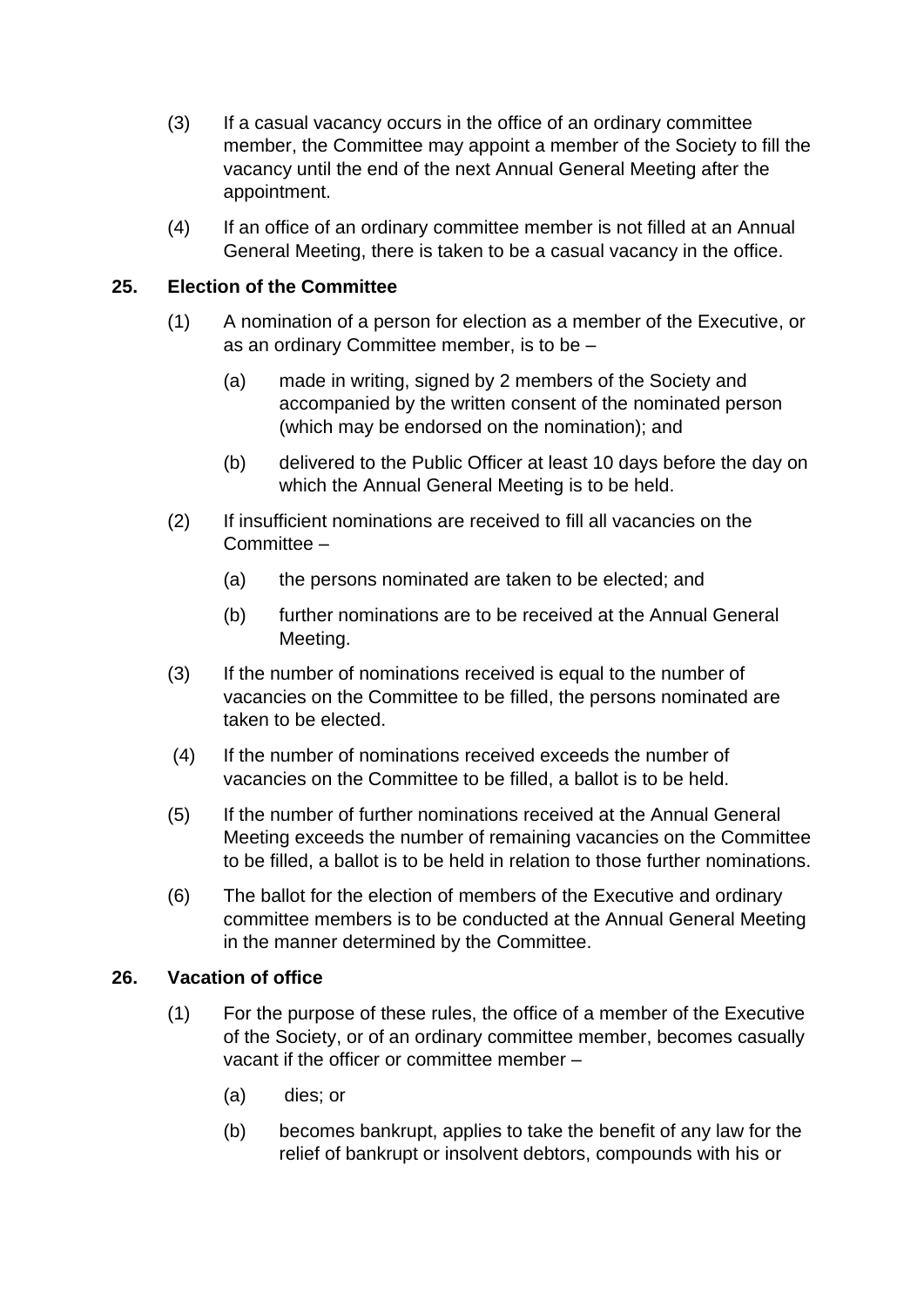her creditors or makes an assignment of his or her remuneration or estate for their benefit; or

- (c) becomes a represented person within the meaning of the Guardianship and Administration Act 1995; or
- (d) resigns office in writing, addressed to the Committee; or
- (e) ceases to be ordinarily resident in Tasmania; or
- (f) is absent from three (3) consecutive meetings of the Committee without the permission of the other members of the Committee;
- (g) ceases to be a member of the Society; or
- (h) fails to pay, within 14 days after receiving a notice in writing signed by any officer of the Society, stating that the officer or committee member has failed to pay one or more amounts of annual subscriptions, all such amounts due and payable by the officer or member.

### **27. Meetings of the Committee**

- (1) The Committee is to meet at least nine (9) times in any membership year at any place and time the Committee determines. Exceptions to this rule would apply in the event of a national pandemic, natural disaster or war.
- (2) A meeting of the Committee, other than a meeting referred to in subrule (1), may be convened by the President or any six (6) of the members of the Committee.
- (3) Written notice of any Special Committee Meeting is to be served on members of the Committee and is to specify the general nature of the business to be transacted.
- (4) A Special Committee Meeting may only transact business of which notice is given in accordance with sub-rule (3).
- (5) A quorum for the transaction of the business of a meeting of the Committee is six (6) members of the Committee.
- (6) Business is not to be transacted at a meeting of the Committee unless a quorum is present.
- (7) If a quorum is not present within half an hour after the time appointed to start –
	- (a) a meeting of the Committee, (other than a Special Committee Meeting), is to be adjourned to the same place at a day and time specified by the Chairperson; or
	- (b) a Special Committee Meeting, the meeting is dissolved.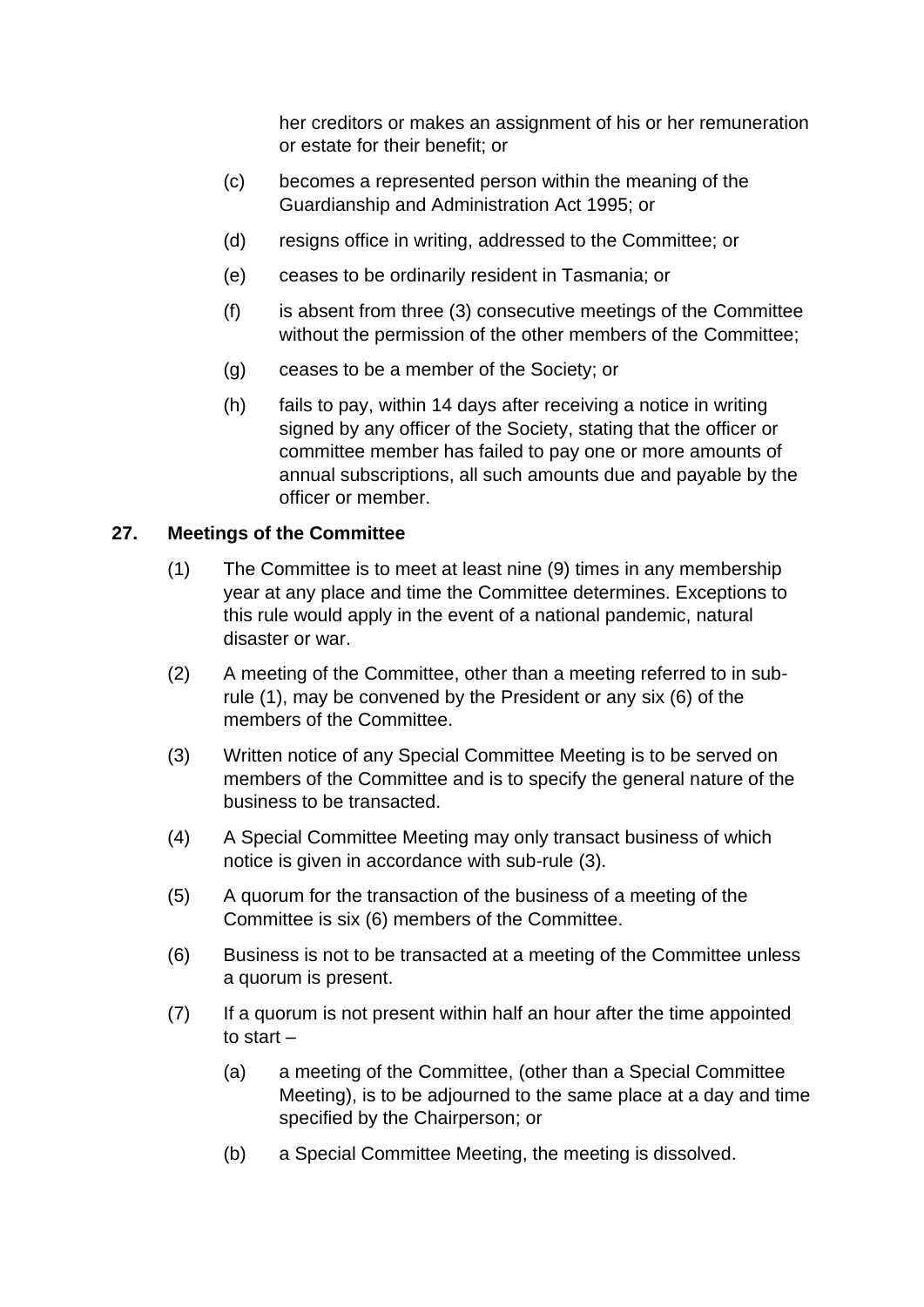- $(8)$  At each meeting of the Committee, the Chairperson is to be
	- (a) the President; or
	- (b) in the absence of the President, the Vice-President; or
	- (c) in the absence of the President and the Vice-President, a member of the Committee elected to preside as chairperson by the members of the Committee present at the meeting.
- (9) Any question arising at a meeting of the Committee is to be determined
	- (a) on a show of hands; or
	- (b) if demanded by a member, by a poll taken at that meeting in a manner the Chairperson determines.
- (10) On any question arising at a meeting of the Committee, a member of the Committee (including the Chairperson) has one vote only.
- (11) Despite sub-rule (10), in the case of an equal number of votes, the Chairperson has a second or casting vote.
- (12) Written notice of each Committee meeting will be emailed to the nominated email address of each committee member.

#### **28. Disclosure of interests**

- (1) If a member of the Committee or a member of a Sub-Committee and/or Section has a direct or indirect pecuniary interest in a matter being considered, or about to be considered, by the Committee or any Sub-Committee and/or Section, the member is to, as soon as practicable after the relevant facts come to the member's knowledge, disclose the nature of the interest to the Committee, Sub-Committee and/or Section.
- (2) If at a meeting of the Committee, Sub-Committee and/or Section a member of the Committee, Sub-Committee and/or Section votes in respect of any matter in which the member has a direct or indirect pecuniary interest, that vote is not to be counted.

#### **29. Sections**.

- (1) The Committee may
	- (a) create or permit the creation of specialist Sections; and
	- (b) prescribe the powers and functions of those Sections.
- (2) The Committee will encourage the formation of Special Interest Sections as may, from time to time, be necessary. Sections will operate as outlined in rule 29, but with additional small conditions pertinent to each Section's own particular horticultural specialty.
- (3) Members of a Special Interest Section must be members of the Launceston Horticultural Society.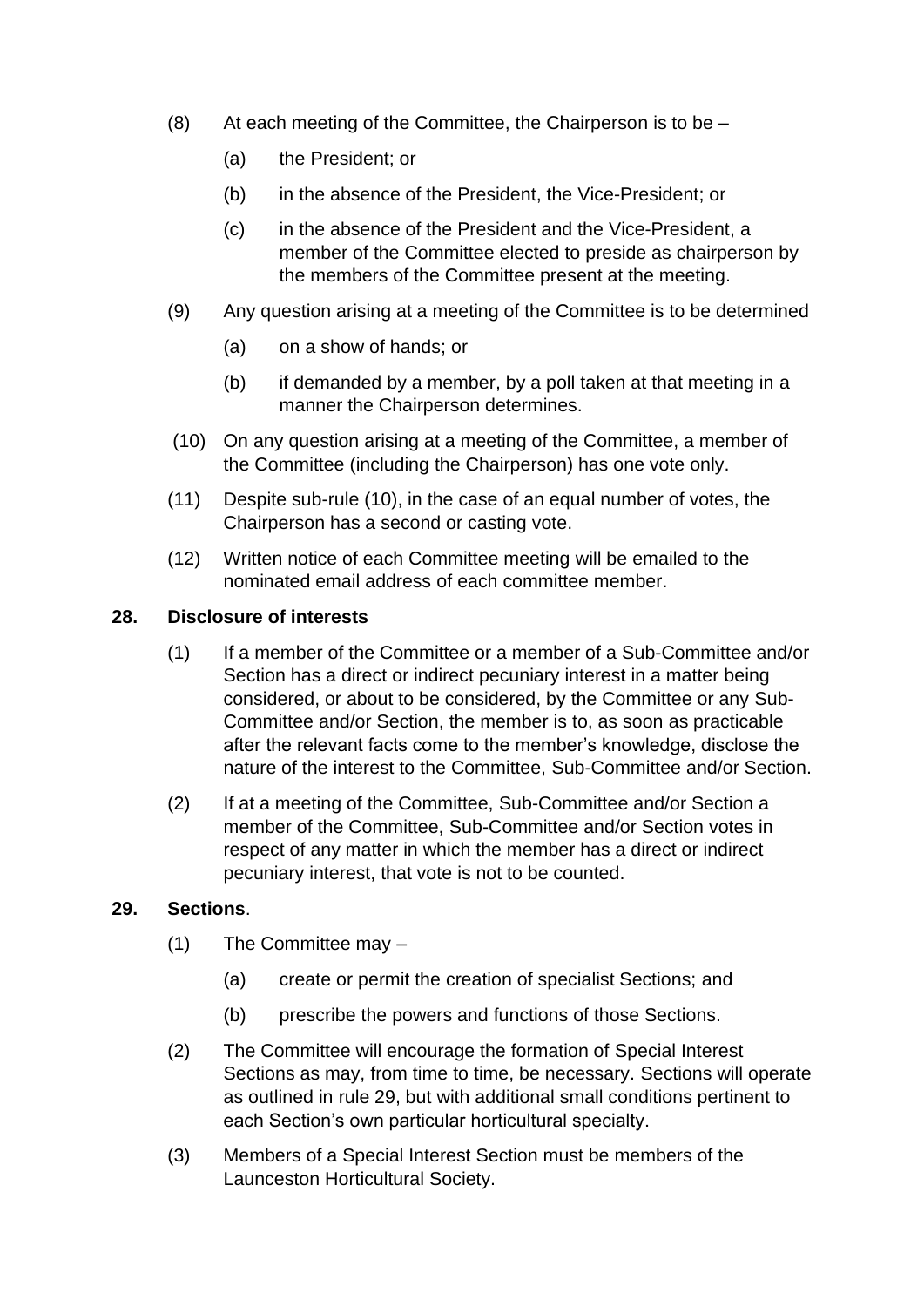- (4) A quorum for the transaction of the business of a meeting of the Section is three (3) appointed members entitled to vote.
- (5) Any question arising at a meeting of a Section is to be determined
	- (a) on a show of hands; or
	- (b) if requested by a member, by a poll taken at that meeting in the manner the chairperson determines.
- (6) The Section may convene its own meetings, providing the Committee is made aware of the dates and venues, in accordance with rule 15 of the Society.
- (7) On any question arising at a meeting of a Section, a member of the Section (including the Chairperson) has one vote only.
- (8) Written notice of each Section meeting will be emailed to the nominated email address of each Section member.
- (9) Each Section will elect its own Chairperson and Secretary and will appoint one delegate to attend meetings of the Committee.
- (10) Such delegate can bring before the Committee any matter pertaining to the activities of the Section of which he/she is the representative and will also be entitled to vote on any motion before the Committee.
- (11) Members of each Section will meet periodically at such time and place as arranged by them.
- (12) They will recommend and give the Committee a standard of judging pertaining to the special interests, rules and accepted national guidelines of each specialist Section.
- (13) Each Section will give a copy of the Minutes recorded at a Section meeting to the Committee if and when requested.
- (14) Each Section will present an Annual Report at the Annual General Meeting of the Society.
- (15) All bank accounts and/or financial arrangements are the responsibility of each Section. Each Section may open and operate any bank account it deems appropriate and report to Section meeting details pertaining to any bank accounts and/or any other financial arrangements made. Such financial arrangements may include the obtaining of financial sponsors for special events and/or exhibitions and/or specialist horticultural shows.
- (16) The Treasurer, or such persons as the Committee shall from time to time appoint, shall be a signatory to every bank account authorised to be operated by a Section.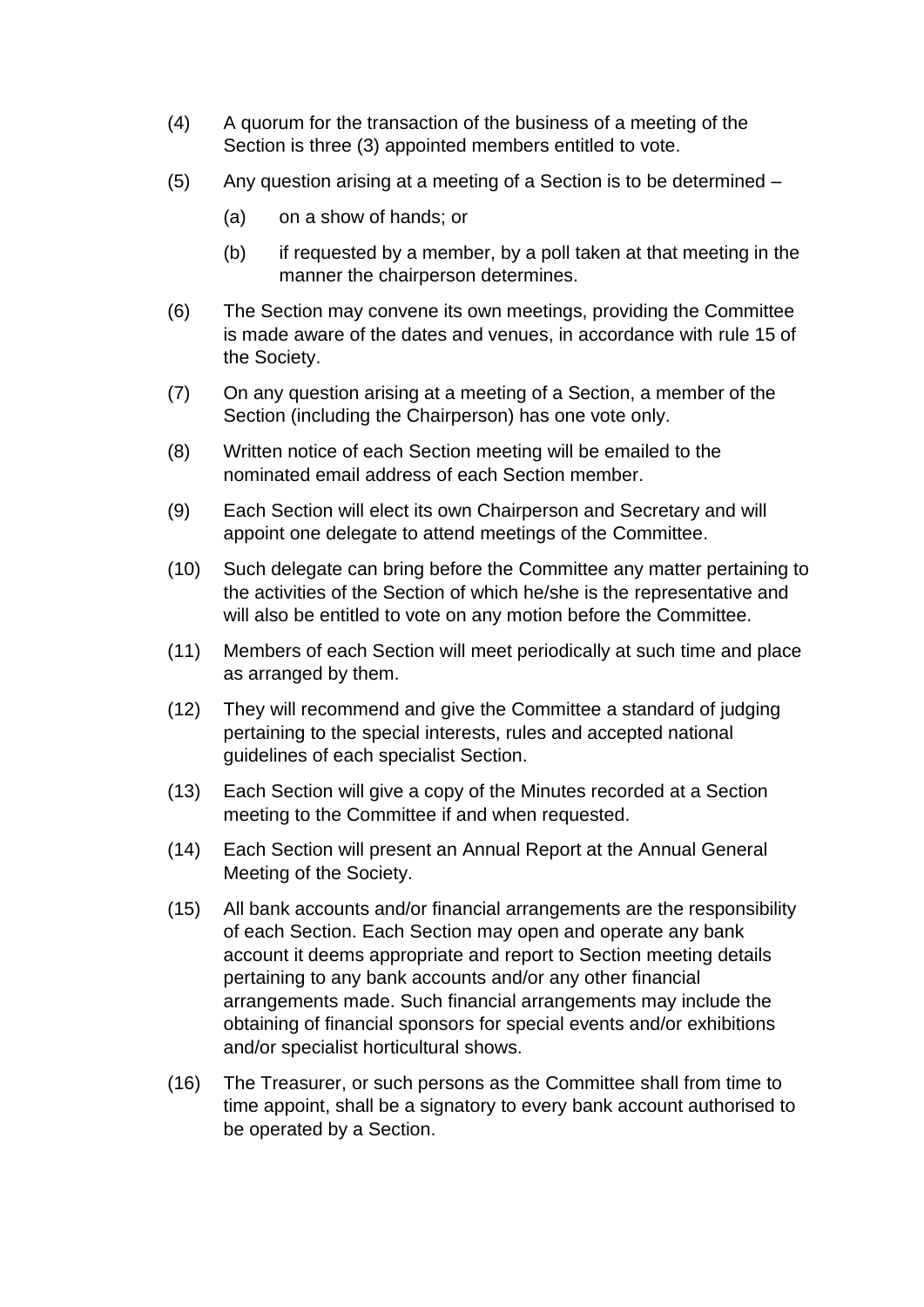### **30. Sub-Committees**

- (1) The Committee may appoint Sub-Committees.:
	- a) the ambit of authority of a Sub-Committee will be defined by the Committee; and
	- b) a member of the Committee will be appointed a member of each Sub-Committee.
- (2) The Treasurer or persons the Committee from time to time appoints will be a signatory to every bank account authorised to be operated by a Sub-Committee.
- (3) A Sub-Committee will not delegate any of the powers given to it by the Committee.
- (4) A Sub-Committee will be totally accountable for any work assigned by the Sub-Committee to any person or organisation to act on the Sub-Committee's behalf.
- (5) A Sub-Committee will report to the Committee on a regular basis.
- (6) A Sub-Committee may invite persons who are not members of the Launceston Horticultural Society to participate in the activities of the Sub-Committee but such invitation does not entitle that person to any privileges of membership of the society.
- (7) The Committee may dissolve a Sub-Committee at any time without notice.

#### **31. Administrative Roles**

The roles and responsibilities for the functioning of the Society are defined in the *Launceston Horticultural Society Roles and Responsibilities* document. The Committee can modify these roles and/or responsibilities as required.

# **32. Executive Committee**

- (1) The President, the Vice-President, the Treasurer and the Secretary constitute the Executive Committee.
- (2) During the period between meetings of the Committee, the Executive Committee may issue instructions to the Public Officer and/or any other appropriate parties related to the Society in matters of urgency connected with the management of the affairs of the Society.
- (3) The Executive Committee is to report on any instructions issued under sub-rule (2) to the next meeting of the Committee.
- (4) The President, Secretary and Treasurer will be the Executive of the Society and will act on behalf of the Committee in between meetings of the Committee. The Executive Committee cannot commit the Society to any expenditure in excess of the amount decided by the first meeting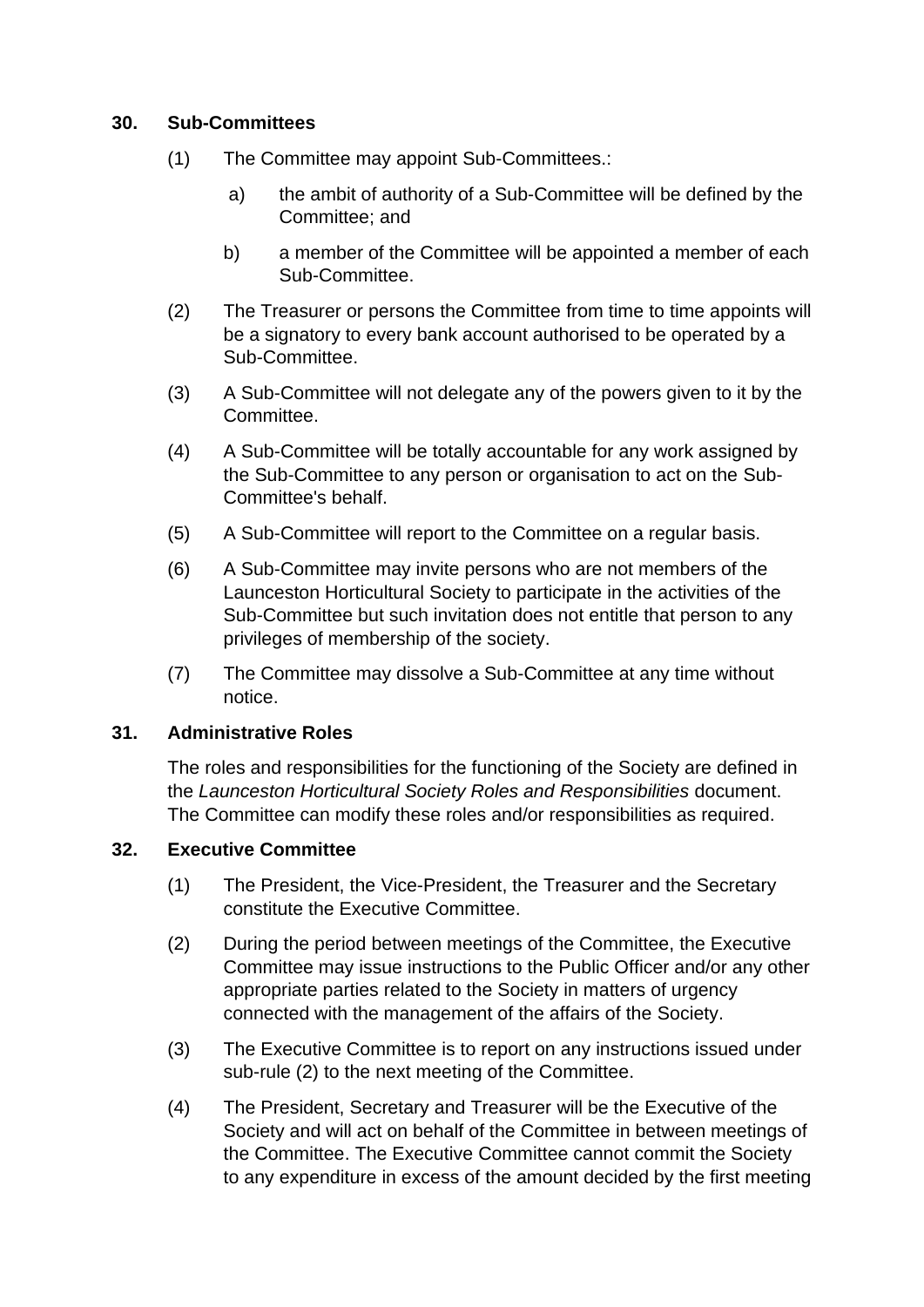of the Committee held after the AGM. After any such expenditure they will report their actions to the Committee at the next meeting of the Committee.

#### **33. Patron**

The Society may appoint a Patron of the Society who, if Vice-Regal, will hold the appointment for the whole of their Vice-Regal appointment.

### **34. Annual subscription**

- (1) The Committee prior to the  $30<sup>th</sup>$  November in each year, will determine the annual subscription for membership of the Society (including family membership) for the ensuing calendar year.
- (2) The annual subscription, for a calendar year of the Society, that is payable by members of the Society is due and payable on the first day of the calendar year (that is, on 1<sup>st</sup> January).
- (3) If:
	- (a) a member of the Society has not paid his or her annual subscription for a financial year of the Association within 3 months after the first day of the financial year (ie. by  $1<sup>st</sup>$  April); and
	- (b) there has been sent to the member, after the first day of the financial year, a notice in writing, stating that the member's name may be removed from the register of members if the member has not, within 14 days after receiving the notice, paid all annual subscriptions due and payable by the member; and
	- (c) the member has not, within 14 days after receiving the notice, paid all annual subscriptions due and payable by the member – the Secretary will remove the name of the member from the register of members.
- (4) If a member of the Society has not paid his or her annual subscription for a financial year of the Society within 3 months after the first day of the financial year (ie. by 1<sup>st</sup> April), or within 14 days after receiving a notice under sub-rule (4), whichever is the later day, he or she is not entitled to attend, or vote at the next Annual General Meeting, or any Special General Meeting/s or any other meetings of the Society.

#### **35. Service of notices and requisitions**

Except as otherwise provided by these rules, a document may be served under these rules on a person by –

(a) giving it to the person; or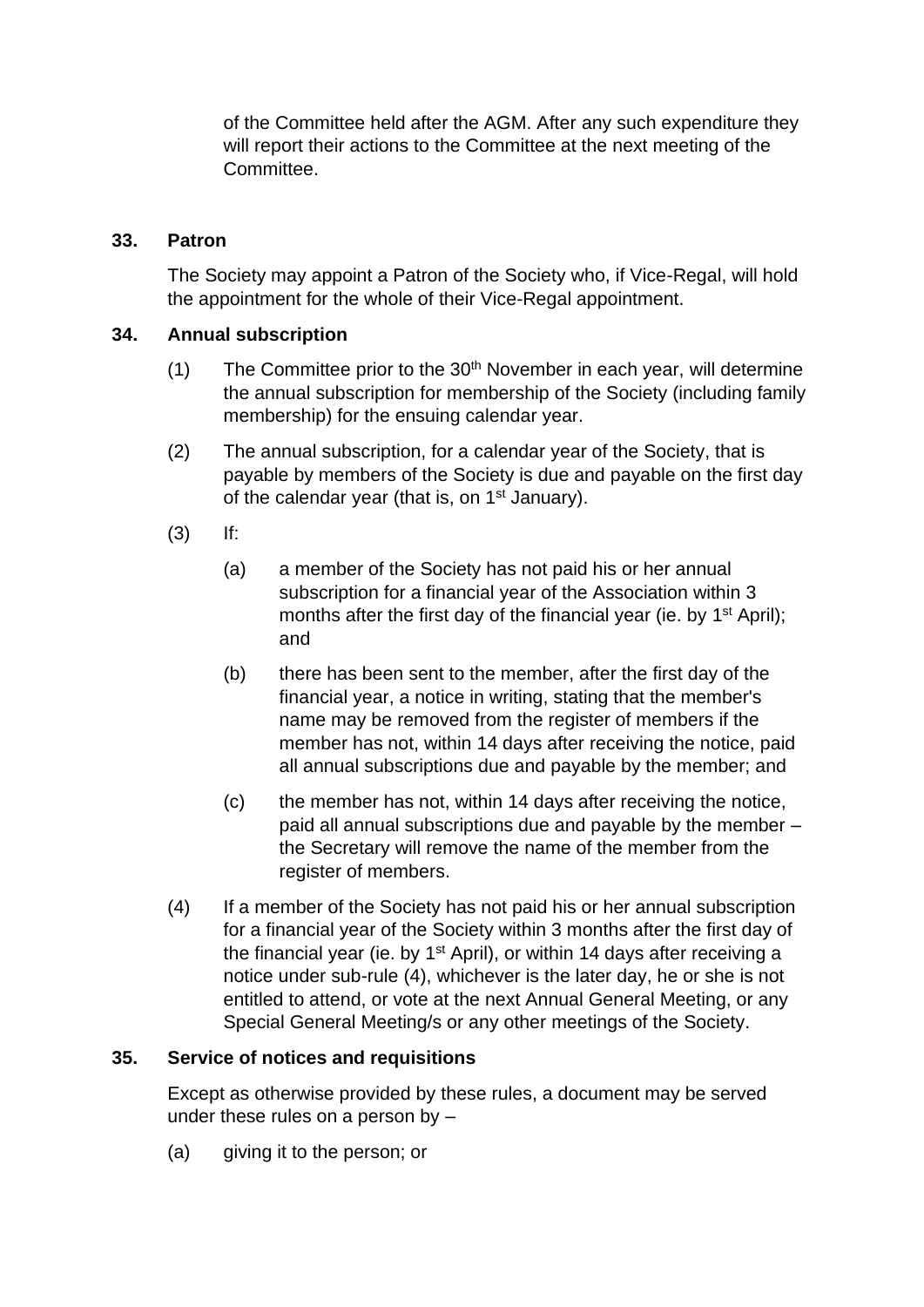- (b) leaving it at, or sending it by post to, the person's postal or residential address or place or address of business or employment last known to the server of the document; or
- (c) emailing it to the person's email address.

### **36. Expulsion of members**

- (1) The Committee may expel a member from the Society if, in the opinion of the Committee, the member is guilty of conduct detrimental to the interests of the Society.
- (2) The expulsion of a member under sub-rule (1) does not take effect until whichever of the following occurs later:
	- (a) the fourteenth day after the day on which a notice is served on the member under sub-rule (3);
	- (b) if the member exercises his or her right of appeal under this rule, the conclusion of the Special General Meeting convened to hear the appeal.
- (3) If the Committee expels a member from the Society, the public officer, without undue delay, is to serve on the member a notice in writing –
	- (a) stating that the Committee has expelled the member; and
	- (b) specifying the grounds for the expulsion; and
	- (c) informing the member of the right to appeal against the expulsion under rule 37.

# **37. Appeal against expulsion**

- (1) A member may appeal against an expulsion under rule 36 by serving on the Public Officer, within 14 days after the service of a notice under rule 36(3), a requisition in writing demanding the convening of a Special General Meeting for the purpose of hearing the appeal.
- (2) On receipt of a requisition, the Public Officer is to immediately notify the Committee of the receipt.
- (3) The Committee is to arrange a Special General Meeting to be held within 21 days after the day on which the requisition is received.
- (4) At a Special General Meeting convened for the purpose of hearing an appeal under this rule –
	- (a) no business other than the question of the expulsion is to be transacted; and
	- (b) the Committee may place before the meeting details of the grounds of the expulsion and the Committee's reasons for the expulsion; and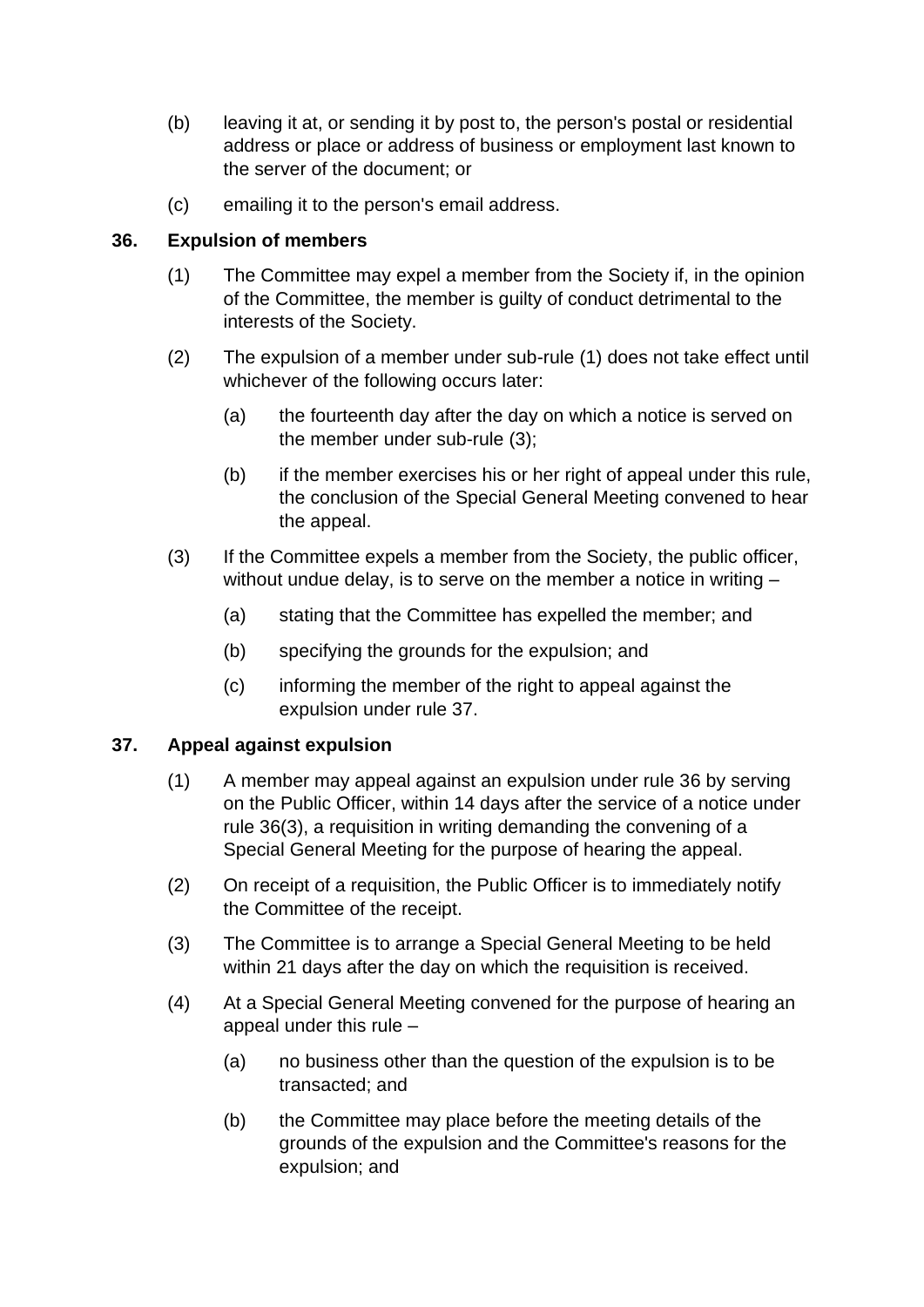- (c) the expelled member must be given an opportunity to be heard; and
- (d) the members of the Society who are present are to vote by secret ballot on the question of whether the expulsion should be lifted or confirmed.
- (5) If at the Special General Meeting a majority of the members present vote in favour of the lifting of the expulsion –
	- (a) the expulsion is lifted; and
	- (b) the expelled member is entitled to continue as a member of the Society.
- (6) If at the Special General Meeting a majority of the members present vote in favour of the confirmation of the expulsion –
	- (a) the expulsion takes effect; and
	- (b) the expelled member ceases to be a member of the Society.

### **38. Disputes**

- (1) A dispute between a member of the Society, in his or her capacity as a member, and the Society is to be determined by arbitration in accordance with the provisions of the Commercial Arbitration Act 2011
- (2) This rule does not affect the operation of rule 37.

# **39. Dissolution/Winding-Up**

- (1) The Society may be dissolved if:
	- (a) a Special General Meeting is called to consider the proposition and at least one month preceding the day of the meeting, a copy of the Special General Meeting Resolution is provided to every current financial member of the Society.
	- (b) Not less than three-quarters of the members of the Society entitled to vote (being current financial members) are present at the Special General Meeting approve the Resolution.
	- (c) a copy of the Resolution to Dissolve the Society is lodged with the Commissioner for Corporate Affairs by the Public Officer within fourteen (14) days after the passing of the Resolution, using the prescribed forms required by The Commission for Corporate Affairs.
- (2) No member shall hold more than one vote, as no proxy votes will be accepted.
- (3) On the dissolution of the Society, any property which remains after the satisfaction of all debts and/or liabilities will not be paid to or distributed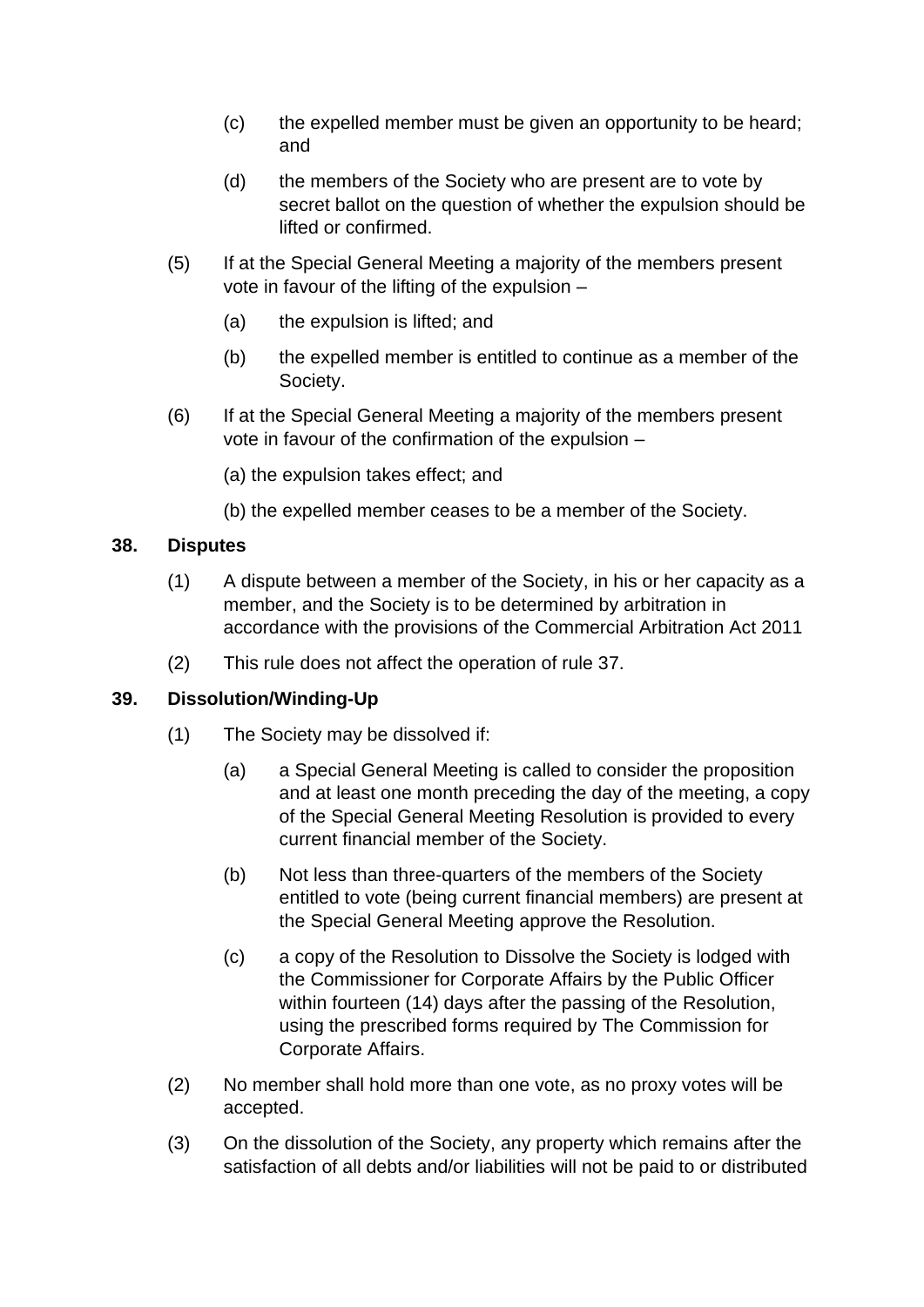to the members, but will be paid, given, donated, transferred and/or applied by the Committee in accordance with their powers to any fund, institution, charity or authority which has objects similar to the objects of the Society and which is a Gift Deductible Charity as accepted by the Commissioner of Taxation.

### **40. Amendment of Constitution And Rules:**

- (1) Alterations to this Constitution can be made at any Special General Meeting of which 14 days notice of the business to be transacted at the meeting has been given if passed by seventy-five percent of the financial members in person and eligible to vote.
- (2) No other business shall be transacted at that meeting other than the business for which the meeting has been called.

### **41. Seal of Society**

- (1) The seal of the Society is to be in the form of a rubber stamp inscribed with the name of the Society encircling the word "Seal".
- (2) The seal is not to be affixed to any instrument except by the authority of the Committee.
- (3) The affixing of the seal is to be attested by the signatures of  $-$

(a) two members of the Committee; or

(b) one member of the Committee and –

- (i) the Public Officer; or
- (ii) any other person the Committee may appoint for that purpose.
- (4) If a sealed instrument has been attested under sub-rule (3), it is presumed, unless the contrary is shown, that the seal was affixed to that instrument by the authority of the Committee.
- (5) The seal is to remain in the custody of the Public Officer of the Society.

#### **42. By-Laws:**

- (1) The Committee may from time to time make by-laws for the better management of the affairs of the Society.
- (2) A by-law shall not contravene any provision of this Constitution.
- (3) The Committee shall give at least 60 days notice to the members of the society of the intention to make a by-law
- (4) A notice of the intention to make a by-law shall be given by notice in the Society's publication "Landscape".